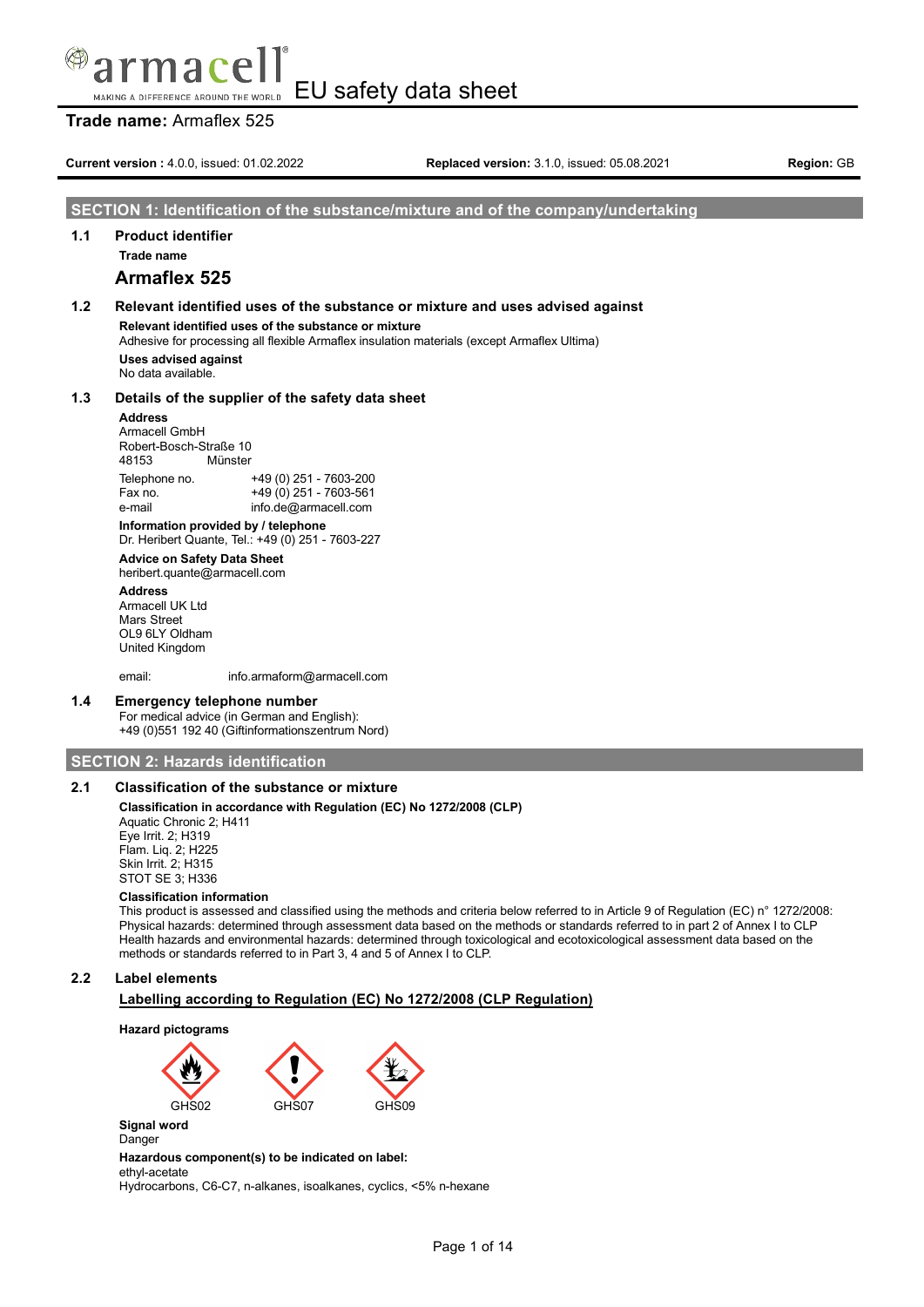

### **Trade name:** Armaflex 525

### **Current version :** 4.0.0, issued: 01.02.2022 **Replaced version:** 3.1.0, issued: 05.08.2021 **Region:** GB

| butanone<br>Hydrocarbons, C6, isoalkanes, <5% n-hexane                                                                             |                                                                                                                                                                                                                                                                                                                                                                                                                                                                                                                            |
|------------------------------------------------------------------------------------------------------------------------------------|----------------------------------------------------------------------------------------------------------------------------------------------------------------------------------------------------------------------------------------------------------------------------------------------------------------------------------------------------------------------------------------------------------------------------------------------------------------------------------------------------------------------------|
| Hazard statement(s)<br>H <sub>225</sub><br>H315<br>H319<br>H336<br>H411                                                            | Highly flammable liquid and vapour.<br>Causes skin irritation.<br>Causes serious eye irritation.<br>May cause drowsiness or dizziness.<br>Toxic to aquatic life with long lasting effects.                                                                                                                                                                                                                                                                                                                                 |
| Hazard statements (EU)<br><b>EUH208</b>                                                                                            | Contains Colophony. May produce an allergic reaction.                                                                                                                                                                                                                                                                                                                                                                                                                                                                      |
| Precautionary statement(s)<br>P <sub>210</sub><br>P <sub>261</sub><br>P <sub>280</sub><br>P304+P340<br>P305+P351+P338<br>P403+P233 | Keep away from heat, hot surfaces, sparks, open flames and other ignition sources. No smoking.<br>Avoid breathing dust/fume/gas/mist/vapours/spray.<br>Wear protective gloves/protective clothing/eye protection/face protection.<br>IF INHALED: Remove person to fresh air and keep comfortable for breathing.<br>IF IN EYES: Rinse cautiously with water for several minutes. Remove contact lenses, if present and<br>easy to do. Continue rinsing.<br>Store in a well-ventilated place. Keep container tightly closed. |
| <b>Other hazards</b><br>Vapours can form an explosive mixture with air.                                                            |                                                                                                                                                                                                                                                                                                                                                                                                                                                                                                                            |

PBT assessment No data available. vPvB assessment No data available.

### **SECTION 3: Composition/information on ingredients**

### **3.1 Substances**

Not applicable. The product is not a substance.

#### **3.2 Mixtures**

**2.3 Other hazards**

### **Hazardous ingredients**

| <b>No</b>      | Substance name           |                                                                   |                          | <b>Additional information</b> |           |               |
|----------------|--------------------------|-------------------------------------------------------------------|--------------------------|-------------------------------|-----------|---------------|
|                | CAS / EC / Index /       | Classification (EC) 1272/2008 (CLP)                               |                          | Concentration                 |           | $\frac{9}{6}$ |
|                | <b>REACH no</b>          |                                                                   |                          |                               |           |               |
|                | ethyl-acetate            |                                                                   |                          |                               |           |               |
|                | 141-78-6                 | EUH066                                                            | $>=$                     | $25.00 - 5$                   | 50.00     | wt%           |
|                | 205-500-4                | Eye Irrit. 2; H319                                                |                          |                               |           |               |
|                | 607-022-00-5             | Flam. Lig. 2; H225                                                |                          |                               |           |               |
|                | 01-2119475103-46         | STOT SE 3; H336                                                   |                          |                               |           |               |
| $\overline{2}$ |                          | Hydrocarbons, C6-C7, n-alkanes, isoalkanes, cyclics, <5% n-hexane |                          |                               |           |               |
|                | 64742-49-0               | Aquatic Chronic 2; H411                                           | $>=$                     | $10.00 - 5$                   | 25.00     | wt%           |
|                | 921-024-6                | Flam. Lig. 2; H225                                                |                          |                               |           |               |
|                |                          | Skin Irrit. 2; H315                                               |                          |                               |           |               |
|                | 01-2119475514-35         | STOT SE 3: H336                                                   |                          |                               |           |               |
|                |                          | Asp. Tox. 1: H304                                                 |                          |                               |           |               |
| 3              | butanone                 |                                                                   |                          |                               |           |               |
|                | 78-93-3                  | Flam. Lig. 2; H225                                                | $>=$                     | $10.00 - 5$                   | 25.00 wt% |               |
|                | 201-159-0                | Eye Irrit. 2; H319                                                |                          |                               |           |               |
|                | 606-002-00-3             | STOT SE 3; H336                                                   |                          |                               |           |               |
|                | 01-2119457290-43         | EUH066                                                            |                          |                               |           |               |
| $\overline{4}$ |                          | Hydrocarbons, C6, isoalkanes, <5% n-hexane                        |                          |                               |           |               |
|                | 64742-49-0               | Flam. Lig. 2; H225                                                | $>=$                     | $5.00 - 5$                    | 10.00     | wt%           |
|                | 931-254-9                | Asp. Tox. 1: H304                                                 |                          |                               |           |               |
|                |                          | Skin Irrit. 2; H315                                               |                          |                               |           |               |
|                | 01-2119484651-34         | STOT SE 3; H336                                                   |                          |                               |           |               |
|                |                          | Aquatic Chronic 2; H411                                           |                          |                               |           |               |
| 5              | Colophony                |                                                                   |                          |                               |           |               |
|                | 8050-09-7                | Skin Sens. 1; H317                                                | $\overline{\phantom{0}}$ | 1.00                          |           | wt%           |
|                | 232-475-7                |                                                                   |                          |                               |           |               |
|                | 650-015-00-7             |                                                                   |                          |                               |           |               |
|                |                          |                                                                   |                          |                               |           |               |
| 6              | zinc oxide               |                                                                   |                          |                               |           |               |
|                | 1314-13-2                | Aquatic Acute 1; H400                                             | $\prec$                  | 1.00                          |           | wt%           |
|                | 215-222-5                | Aquatic Chronic 1; H410                                           |                          |                               |           |               |
|                | 030-013-00-7             |                                                                   |                          |                               |           |               |
|                | $\overline{\phantom{0}}$ |                                                                   |                          |                               |           |               |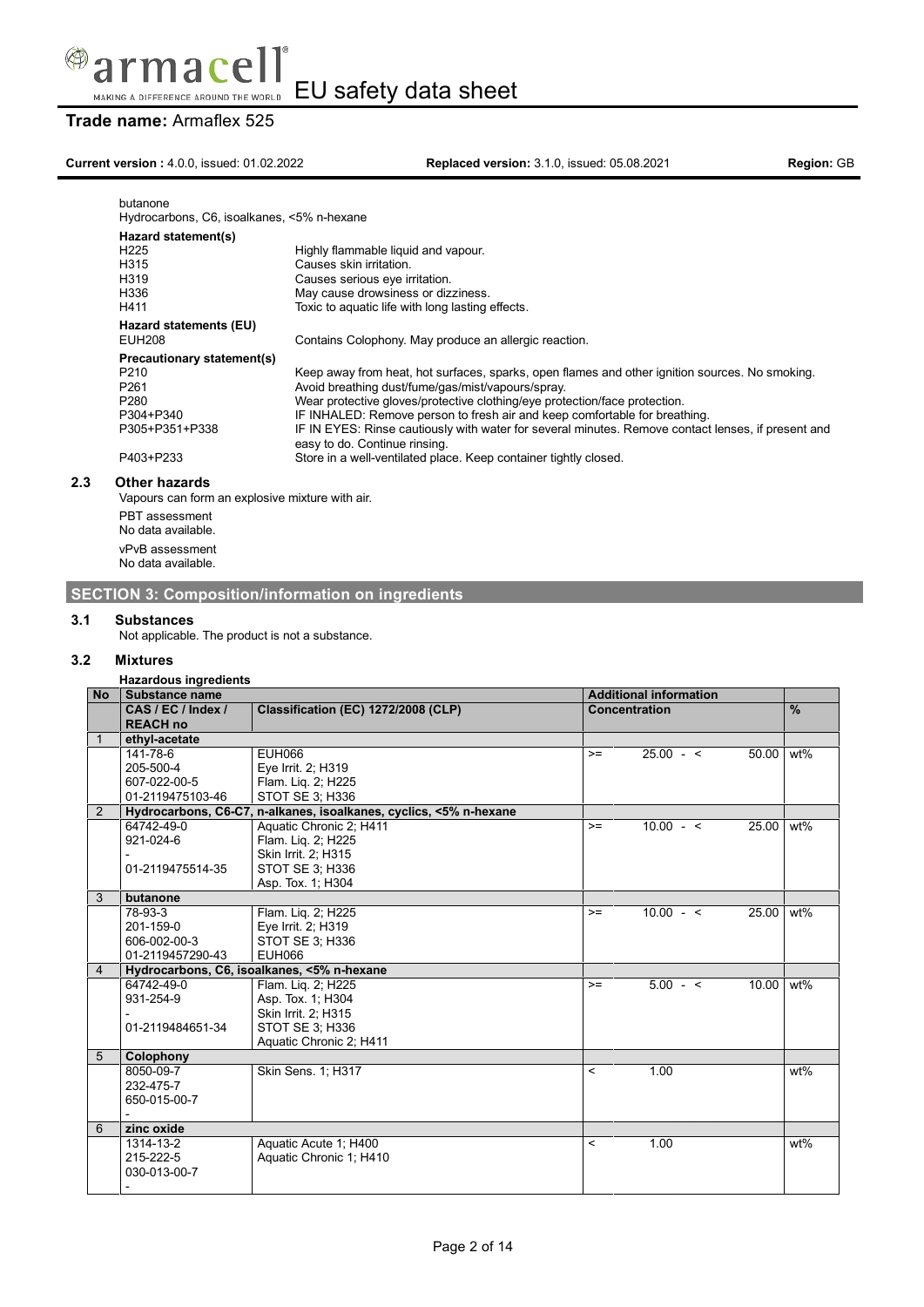# macel

EU safety data sheet MAKING A DIFFERENCE AROUND THE WORLD

### **Trade name:** Armaflex 525

#### Full Text for all H-phrases and EUH-phrases: pls. see section 16

### **SECTION 4: First aid measures**

#### **4.1 Description of first aid measures**

#### **General information**

In case of persisting adverse effects, consult a physician. Remove contaminated clothing and shoes immediately, and launder thoroughly before reusing.

#### **After inhalation**

When inhaled remove to fresh air and seek medical aid.

#### **After skin contact**

When in contact with the skin, clean with soap and water.

#### **After eye contact**

Remove contact lenses. Rinse eye thoroughly under running water keeping eyelids wide open and protecting the unaffected eye (at least 10 to 15 minutes). Seek medical assistance.

#### **After ingestion**

Do not induce vomiting. Rinse the mouth thoroughly with water. Let plenty of water be drunk in small gulps. Call a doctor immediately.

#### **4.2 Most important symptoms and effects, both acute and delayed**

#### **Symptoms**

Irritating to eyes, respiratory system and skin. Light-headedness; Dizziness; Headache; Nausea

#### **4.3 Indication of any immediate medical attention and special treatment needed**

No data available.

### **SECTION 5: Firefighting measures**

#### **5.1 Extinguishing media**

#### **Suitable extinguishing media**

Water spray jet; Carbon dioxide; Dry chemical extinguisher; Foam **Unsuitable extinguishing media** High power water jet

#### **5.2 Special hazards arising from the substance or mixture**

In the event of fire, the following can be released: Carbon monoxide (CO); Carbon dioxide (CO2); Hydrogen chloride (HCl)

#### **5.3 Advice for firefighters**

Use self-contained breathing apparatus. Wear protective clothing. Fire residues and contaminated firefighting water must be disposed of in accordance with the local regulations.

**SECTION 6: Accidental release measures**

#### **6.1 Personal precautions, protective equipment and emergency procedures**

#### **For non-emergency personnel**

Refer to protective measures listed in sections 7 and 8. Exclude sources of ignition and ventilate the area. Do not inhale vapours.

#### **For emergency responders**

No data available. Personal protective equipment (PPE) - see Section 8.

#### **6.2 Environmental precautions**

Do not discharge into the drains/surface waters/groundwater. Do not discharge into the subsoil/soil. In case of entry into waterways, soil or drains, inform the responsible authorities.

#### **6.3 Methods and material for containment and cleaning up**

Contain and collect spillage with non-combustible absorbent materials, e.g. sand, earth, vermiculite, diatomaceous earth and place in container for disposal according to local regulations (see section 13). Do not keep the container sealed.

#### **6.4 Reference to other sections**

No data available.

#### **SECTION 7: Handling and storage**

#### **7.1 Precautions for safe handling**

#### **Advice on safe handling**

Provide good ventilation at the work area (local exhaust ventilation, if necessary). Risks inherent to handling the product must be minimised by applying the appropriate protective and preventive measures. Working processes should - so far as possible, according to the state of the art - be designed to rule out bodily contact or the release of hazardous substances.

#### **General protective and hygiene measures**

Do not eat, drink or smoke during work time. Keep away from foodstuffs and beverages. Wash hands before breaks and after work. Do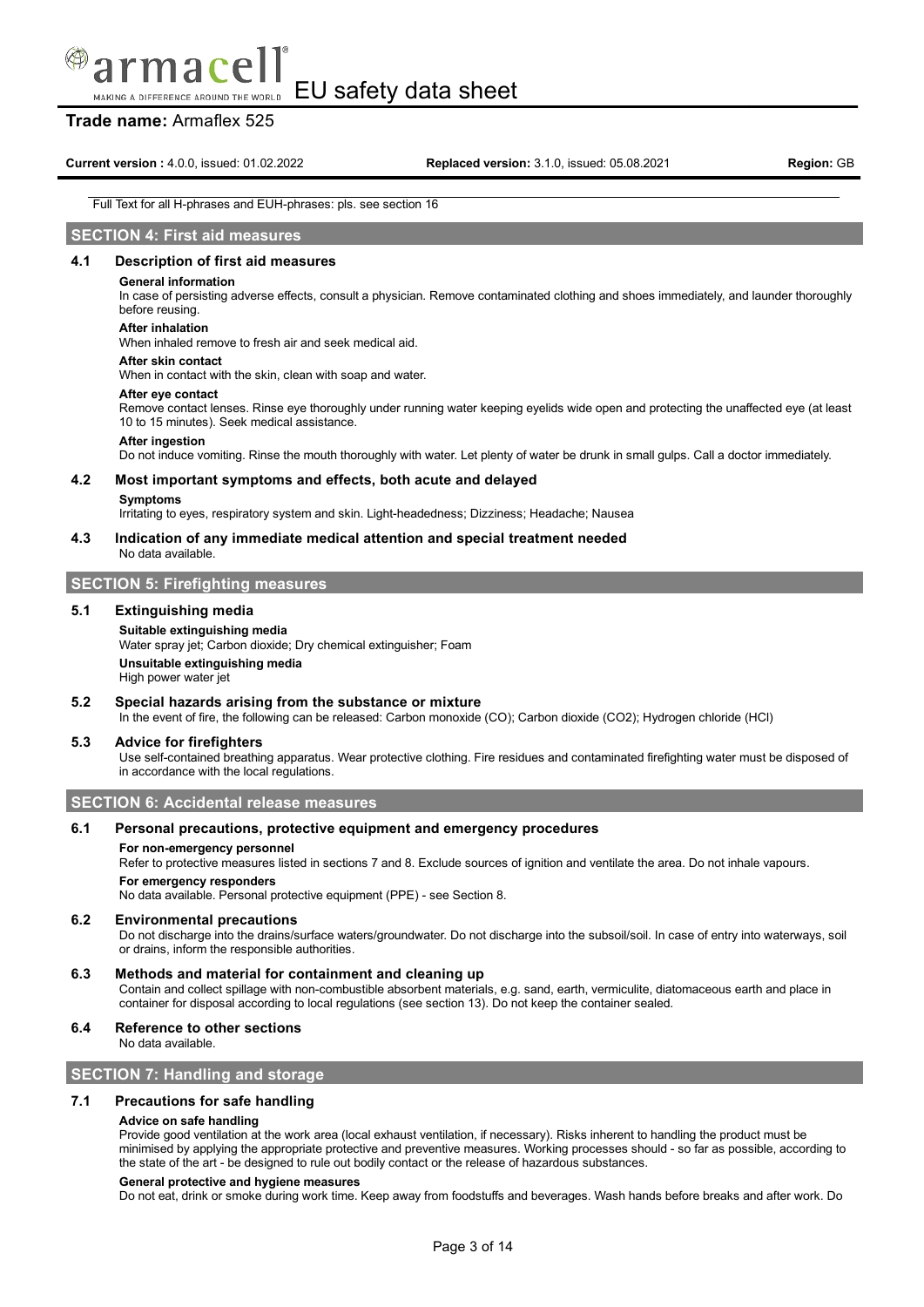

### **Trade name:** Armaflex 525

**Current version :** 4.0.0, issued: 01.02.2022 **Replaced version:** 3.1.0, issued: 05.08.2021 **Region:** GB

not inhale vapours. Avoid contact with eyes and skin.

### **Advice on protection against fire and explosion**

Keep away from sources of ignition - refrain from smoking. Take precautionary measures against static charges. Use explosion-proof equipment/fittings and non-sparking tools. Vapours can form an explosive mixture with air. Vapours are heavier than air and may spread along floors. Heating up leads to increase of pressure - danger of bursting.

#### **7.2 Conditions for safe storage, including any incompatibilities**

#### **Technical measures and storage conditions**

Keep under lock and key or accessible only to specialists or people who are authorized. Protect from heat and direct sunlight.

#### **Recommended storage temperature**

| <b>Necessitive Collection Components of Collection</b><br>Value |      | 15 | $\sim$ | - 30 | °C     |
|-----------------------------------------------------------------|------|----|--------|------|--------|
| <b>Storage stability</b>                                        |      |    |        |      |        |
| Value                                                           | max. |    |        | 18   | months |

#### **Requirements for storage rooms and vessels**

Containers which are opened must be carefully closed and kept upright to prevent leakage. Always keep in containers of same material as the original.

Appropriate Material stainless steel

**Incompatible products**

Do not store together with: oxidizing agents

### **7.3 Specific end use(s)**

No data available.

#### **SECTION 8: Exposure controls/personal protection**

#### **8.1 Control parameters**

#### **Occupational exposure limit values**

| <b>No</b>      | Substance name                                           | CAS no.  |                   | EC no.    |     |
|----------------|----------------------------------------------------------|----------|-------------------|-----------|-----|
| $\overline{1}$ | ethyl-acetate                                            | 141-78-6 |                   | 205-500-4 |     |
|                | 2017/164/EU                                              |          |                   |           |     |
|                | Ethyl acetate                                            |          |                   |           |     |
|                | WEL short-term (15 min reference period)                 | 1468     | mg/m <sup>3</sup> | 400       | ppm |
|                | WEL long-term (8-hr TWA reference period)                | 734      | mq/m <sup>3</sup> | 200       | ppm |
|                | List of approved workplace exposure limits (WELs) / EH40 |          |                   |           |     |
|                | Ethyl acetate                                            |          |                   |           |     |
|                | WEL short-term (15 min reference period)                 |          |                   | 400       | ppm |
|                | WEL long-term (8-hr TWA reference period)                |          |                   | 200       | ppm |
| $\overline{2}$ | butanone                                                 | 78-93-3  |                   | 201-159-0 |     |
|                | 2000/39/EC                                               |          |                   |           |     |
|                | <b>Butanone</b>                                          |          |                   |           |     |
|                | WEL short-term (15 min reference period)                 | 900      | mg/m <sup>3</sup> | 300       | ppm |
|                | WEL long-term (8-hr TWA reference period)                | 600      | mg/m <sup>3</sup> | 200       | ppm |
|                | List of approved workplace exposure limits (WELs) / EH40 |          |                   |           |     |
|                | Butan-2-one                                              |          |                   |           |     |
|                | WEL short-term (15 min reference period)                 | 899      | mg/m <sup>3</sup> | 300       | ppm |
|                | WEL long-term (8-hr TWA reference period)                | 600      | mg/m <sup>3</sup> | 200       | ppm |
|                | Comments                                                 | Sk. BMGV |                   |           |     |

### **DNEL, DMEL and PNEC values**

|                | <b>DNEL values (worker)</b> |                                                                   |               |              |                   |
|----------------|-----------------------------|-------------------------------------------------------------------|---------------|--------------|-------------------|
| <b>No</b>      | Substance name              |                                                                   |               | CAS / EC no  |                   |
|                | <b>Route of exposure</b>    | <b>Exposure time</b>                                              | <b>Effect</b> | <b>Value</b> |                   |
| $\vert$ 1      | ethyl-acetate               |                                                                   |               | 141-78-6     |                   |
|                |                             |                                                                   |               | 205-500-4    |                   |
|                | dermal                      | Long term (chronic)                                               | systemic      | 63           | mg/kg/day         |
|                | inhalative                  | Short term (acut)                                                 | systemic      | 1468         | mg/m <sup>3</sup> |
|                | inhalative                  | Long term (chronic)                                               | local         | 734          | mg/m <sup>3</sup> |
|                | inhalative                  | Short term (acut)                                                 | local         | 1468         | mg/m <sup>3</sup> |
|                | inhalative                  | Long term (chronic)                                               | systemic      | 734          | mg/m <sup>3</sup> |
| $\overline{2}$ |                             | Hydrocarbons, C6-C7, n-alkanes, isoalkanes, cyclics, <5% n-hexane |               | 64742-49-0   |                   |
|                |                             |                                                                   |               | 921-024-6    |                   |
|                | dermal                      | Long term (chronic)                                               | systemic      | 773          | mg/kg/day         |
|                | inhalative                  | Long term (chronic)                                               | systemic      | 2035         | mg/m <sup>3</sup> |
| 3              | butanone                    |                                                                   |               | 78-93-3      |                   |
|                |                             |                                                                   |               | 201-159-0    |                   |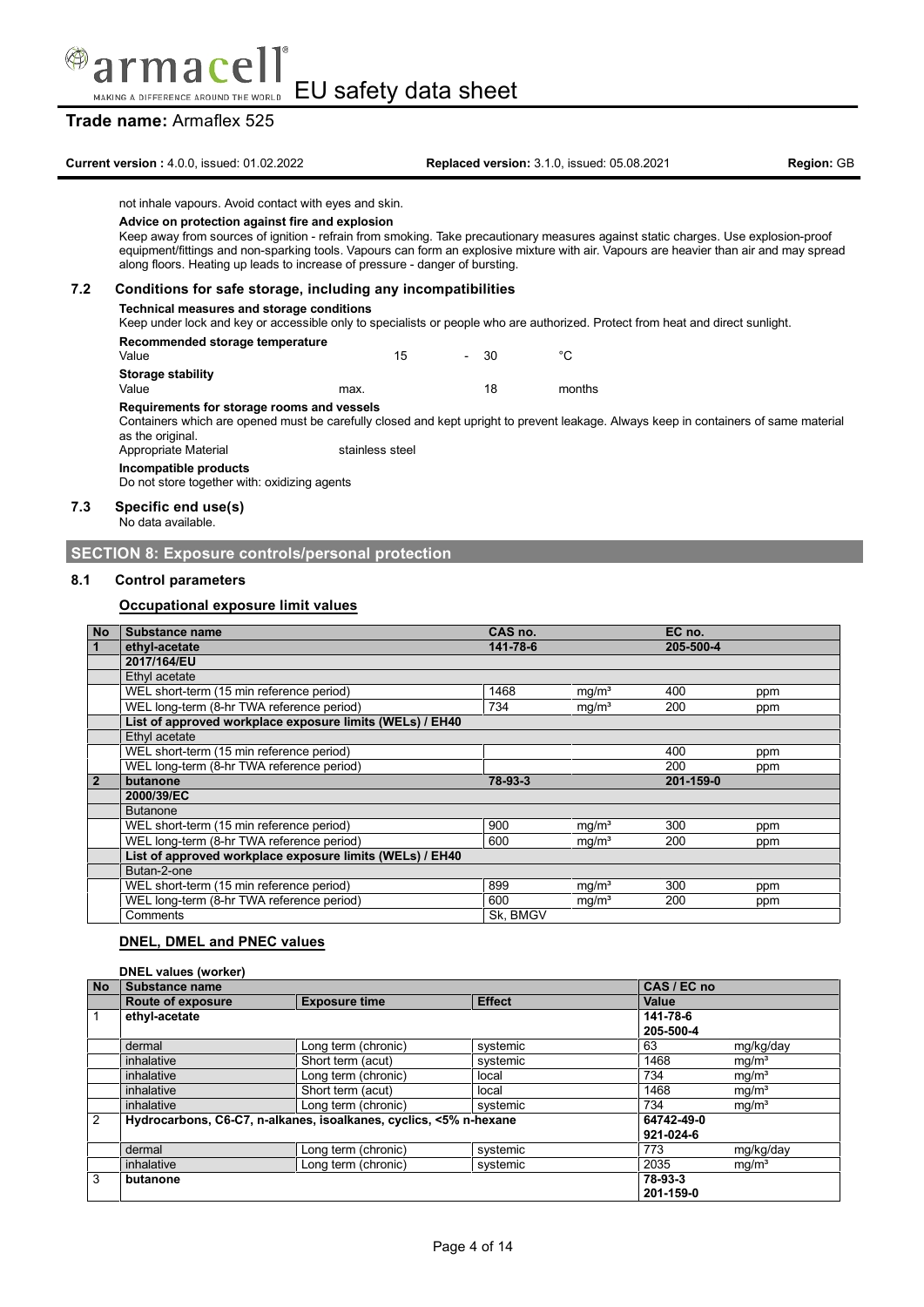

### **Trade name:** Armaflex 525

**Current version :** 4.0.0, issued: 01.02.2022 **Replaced version:** 3.1.0, issued: 05.08.2021 **Region:** GB

|                | dermal                                                            | Long term (chronic)      | systemic              | 1161                    | mg/kg/day         |
|----------------|-------------------------------------------------------------------|--------------------------|-----------------------|-------------------------|-------------------|
|                | inhalative                                                        | Long term (chronic)      | systemic              | 600.00                  | mq/m <sup>3</sup> |
| 4              | Hydrocarbons, C6, isoalkanes, <5% n-hexane                        |                          |                       | 64742-49-0<br>931-254-9 |                   |
|                | dermal                                                            | Long term (chronic)      | systemic              | 13964                   | mg/kg/day         |
|                | inhalative                                                        | Long term (chronic)      | systemic              | 5306                    | mq/m <sup>3</sup> |
|                | DNEL value (consumer)                                             |                          |                       |                         |                   |
| No             | Substance name                                                    |                          |                       | CAS / EC no             |                   |
|                | Route of exposure                                                 | <b>Exposure time</b>     | <b>Effect</b>         | Value                   |                   |
| 1              | ethyl-acetate                                                     |                          |                       | $141 - 78 - 6$          |                   |
|                |                                                                   |                          |                       | 205-500-4               |                   |
|                | oral                                                              | Long term (chronic)      | systemic              | 4.5                     | mg/kg/day         |
|                | dermal                                                            | Long term (chronic)      | systemic              | $\overline{37}$         | mg/kg/day         |
|                | inhalative                                                        | Short term (acut)        | systemic              | 734                     | mq/m <sup>3</sup> |
|                | inhalative                                                        | Long term (chronic)      | local                 | 367                     | mg/m <sup>3</sup> |
|                | inhalative                                                        | Short term (acut)        | local                 | 734                     | mq/m <sup>3</sup> |
|                | inhalative                                                        | Long term (chronic)      | systemic              | 367                     | mg/m <sup>3</sup> |
| $\overline{2}$ | Hydrocarbons, C6-C7, n-alkanes, isoalkanes, cyclics, <5% n-hexane |                          |                       | 64742-49-0<br>921-024-6 |                   |
|                | oral                                                              | Long term (chronic)      | systemic              | 699                     | mg/kg/day         |
|                | dermal                                                            | Long term (chronic)      | systemic              | 699                     | mg/kg/day         |
|                | inhalative                                                        | Long term (chronic)      | systemic              | 608                     | mq/m <sup>3</sup> |
| 3              | butanone                                                          |                          |                       | 78-93-3<br>201-159-0    |                   |
|                | oral                                                              | Long term (chronic)      | systemic              | 31                      | mg/kg/day         |
|                | dermal                                                            | Long term (chronic)      | systemic              | 412                     | mg/kg/day         |
|                | inhalative                                                        | Long term (chronic)      | systemic              | 106                     | mg/m <sup>3</sup> |
| 4              | Hydrocarbons, C6, isoalkanes, <5% n-hexane                        |                          |                       | 64742-49-0              |                   |
|                |                                                                   |                          |                       | 931-254-9               |                   |
|                | oral                                                              | Long term (chronic)      | systemic              | 1301                    | mg/kg/day         |
|                | dermal                                                            | Long term (chronic)      | systemic              | 1377                    | mg/kg/day         |
|                | inhalative                                                        | Long term (chronic)      | systemic              | 1131                    | mq/m <sup>3</sup> |
|                | <b>PNEC values</b>                                                |                          |                       |                         |                   |
| No             | <b>Substance name</b>                                             |                          |                       | CAS / EC no             |                   |
|                | ecological compartment                                            | <b>Type</b>              |                       | Value                   |                   |
| 1              | ethyl-acetate                                                     |                          |                       | 141-78-6<br>205-500-4   |                   |
|                | water                                                             |                          | fresh water           | 0.24                    | mq/L              |
|                | water                                                             |                          | marine water          | 0.024                   | mg/L              |
|                | water                                                             |                          | Aqua intermittent     | 1.65                    | mq/L              |
|                | water                                                             |                          | fresh water sediment  | 1.15                    | mg/kg dry weight  |
|                | water                                                             |                          | marine water sediment | 0.115                   | mg/kg dry weight  |
|                | soil                                                              |                          |                       | 0.148                   | mg/kg dry weight  |
|                | sewage treatment plant                                            | $\overline{\phantom{a}}$ |                       | 650                     | mg/L              |
|                | secondary poisoning                                               | $\blacksquare$           |                       | 200                     | mg/kg             |
| $\overline{2}$ | butanone                                                          |                          |                       | 78-93-3<br>201-159-0    |                   |
|                | water                                                             |                          | fresh water           | 55.8                    | mg/L              |
|                | water                                                             |                          | marine water          | 55.8                    | mq/L              |
|                | water                                                             |                          | Aqua intermittent     | 55.8                    | mg/L              |
|                | water                                                             |                          | fresh water sediment  | 284.74                  | mg/kg             |
|                | with reference to: dry weight                                     |                          |                       |                         |                   |
|                | water                                                             |                          | marine water sediment | 284.7                   | mg/kg             |
|                | with reference to: dry weight                                     |                          |                       |                         |                   |
|                | soil                                                              |                          |                       | 22.5                    | mg/kg             |
|                |                                                                   |                          |                       |                         |                   |
|                | with reference to: dry weight                                     |                          |                       |                         |                   |
|                | sewage treatment plant                                            | ÷,                       |                       | 709                     | mg/L              |
|                | secondary poisoning<br>with reference to: food                    | $\blacksquare$           |                       | 1000                    | mg/kg             |

### **8.2 Exposure controls**

#### **Appropriate engineering controls**

Ensure adequate ventilation, local exhaust at the work station if necessary.

#### **Personal protective equipment**

#### **Respiratory protection**

If workplace exposure limits are exceeded, a respiration protection approved for this particular job must be worn. In case of aerosol and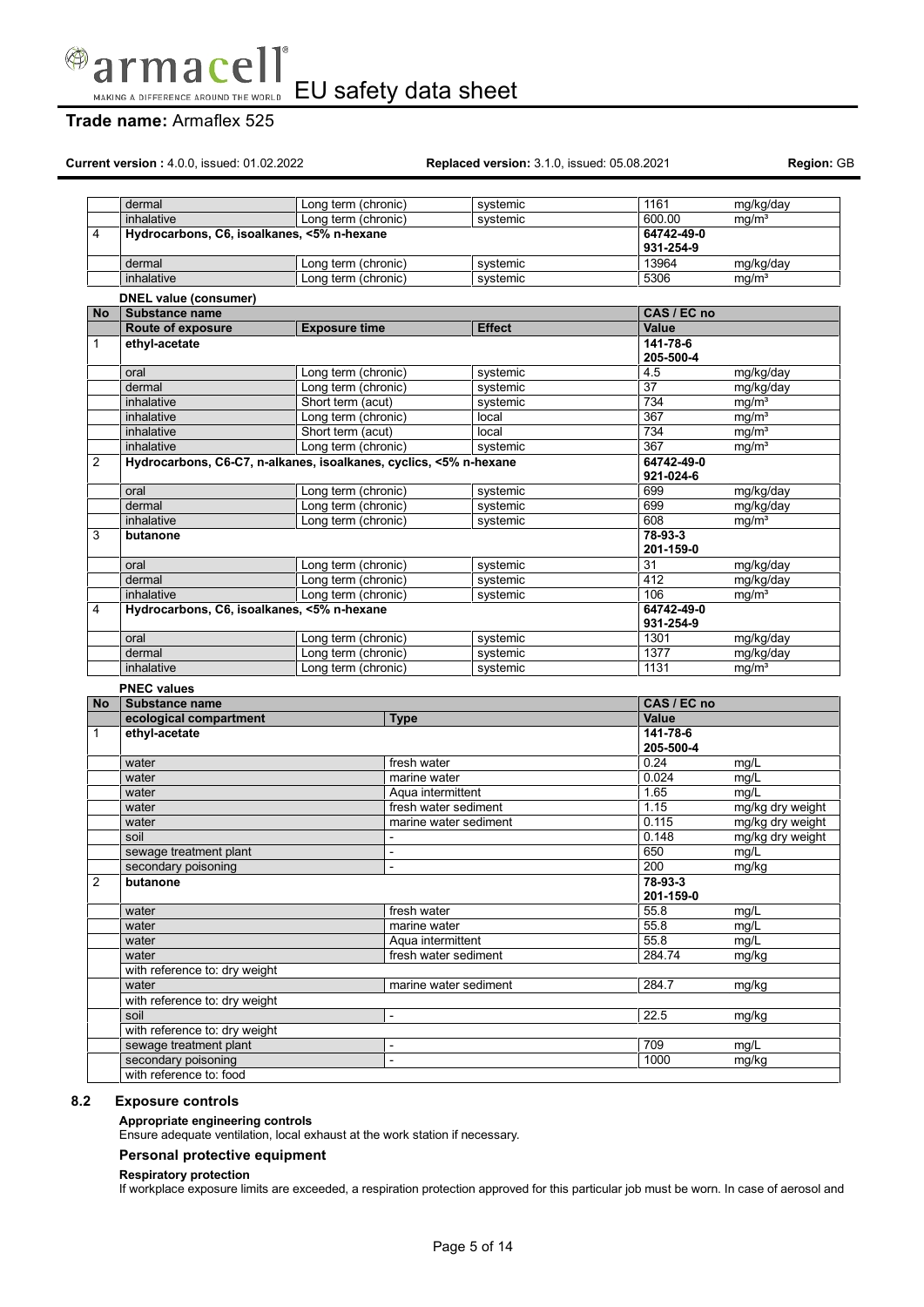

### **Trade name:** Armaflex 525

### **Current version :** 4.0.0, issued: 01.02.2022 **Replaced version:** 3.1.0, issued: 05.08.2021 **Region:** GB

mist formation, take appropriate measures for breathing protection in the event workplace threshold values are not specified.<br>Respirator  $A2/P2$ Respirator

### **Eye / face protection**

Safety glasses with side protection shield (EN 166)

#### **Hand protection**

Sufficient protection is given wearing suitable protective gloves checked according to i.e. EN 374, in the event of risk of skin contact with the product. Before use, the protective gloves should be tested in any case for its specific work-station suitability (i.e. mechanical resistance, product compatibility and antistatic properties). Adhere to the manufacturer's instructions and information relating to the use, storage, care and replacement of protective gloves. Protective gloves shall be replaced immediately when physically damaged or worn. Design operations thus to avoid permanent use of protective gloves.<br>Appropriate Material puttile Appropriate Material

#### **Other**

Chemical-resistant work clothes. Fire-resistant antistatic protective clothing.

**Environmental exposure controls**

No data available.

### **SECTION 9: Physical and chemical properties**

#### **9.1 Information on basic physical and chemical properties**

| State of aggregation<br>liquid                |               |              |                         |
|-----------------------------------------------|---------------|--------------|-------------------------|
| Form/Colour                                   |               |              |                         |
| liquid                                        |               |              |                         |
| colourless                                    |               |              |                         |
| <b>Odour</b>                                  |               |              |                         |
| like solvents                                 |               |              |                         |
| pH value                                      |               |              |                         |
| No data available                             |               |              |                         |
| <b>Boiling point / boiling range</b><br>Value |               | 56           | $\overline{C}$          |
| Reference substance                           | Naphtha       |              |                         |
| <b>Melting point/freezing point</b>           |               |              |                         |
| No data available                             |               |              |                         |
| <b>Decomposition temperature</b>              |               |              |                         |
| No data available                             |               |              |                         |
| <b>Flash point</b><br>Value                   |               | $-26$        | $^{\circ}C$             |
| Reference substance                           | Naphtha       |              |                         |
| Ignition temperature                          |               |              |                         |
| No data available                             |               |              |                         |
| Flammability                                  |               |              |                         |
| No data available                             |               |              |                         |
| Lower explosion limit                         |               |              |                         |
| Value<br>Reference substance                  | Naphtha       | $\mathbf{1}$ | $%$ vol                 |
| <b>Upper explosion limit</b>                  |               |              |                         |
| Value                                         |               | 12.8         | $%$ vol                 |
| Reference substance                           | Ethyl acetate |              |                         |
| Vapour pressure                               |               |              |                         |
| Value                                         |               | 21<br>20     | kPa<br>$^{\circ}C$      |
| Reference temperature<br>Reference substance  | Naphtha       |              |                         |
| <b>Relative vapour density</b>                |               |              |                         |
| No data available                             |               |              |                         |
| <b>Relative density</b>                       |               |              |                         |
| No data available                             |               |              |                         |
| <b>Density</b>                                |               |              |                         |
| Value<br>Reference temperature                | appr.         | 0.84<br>20   | g/cm <sup>3</sup><br>°C |
|                                               |               |              |                         |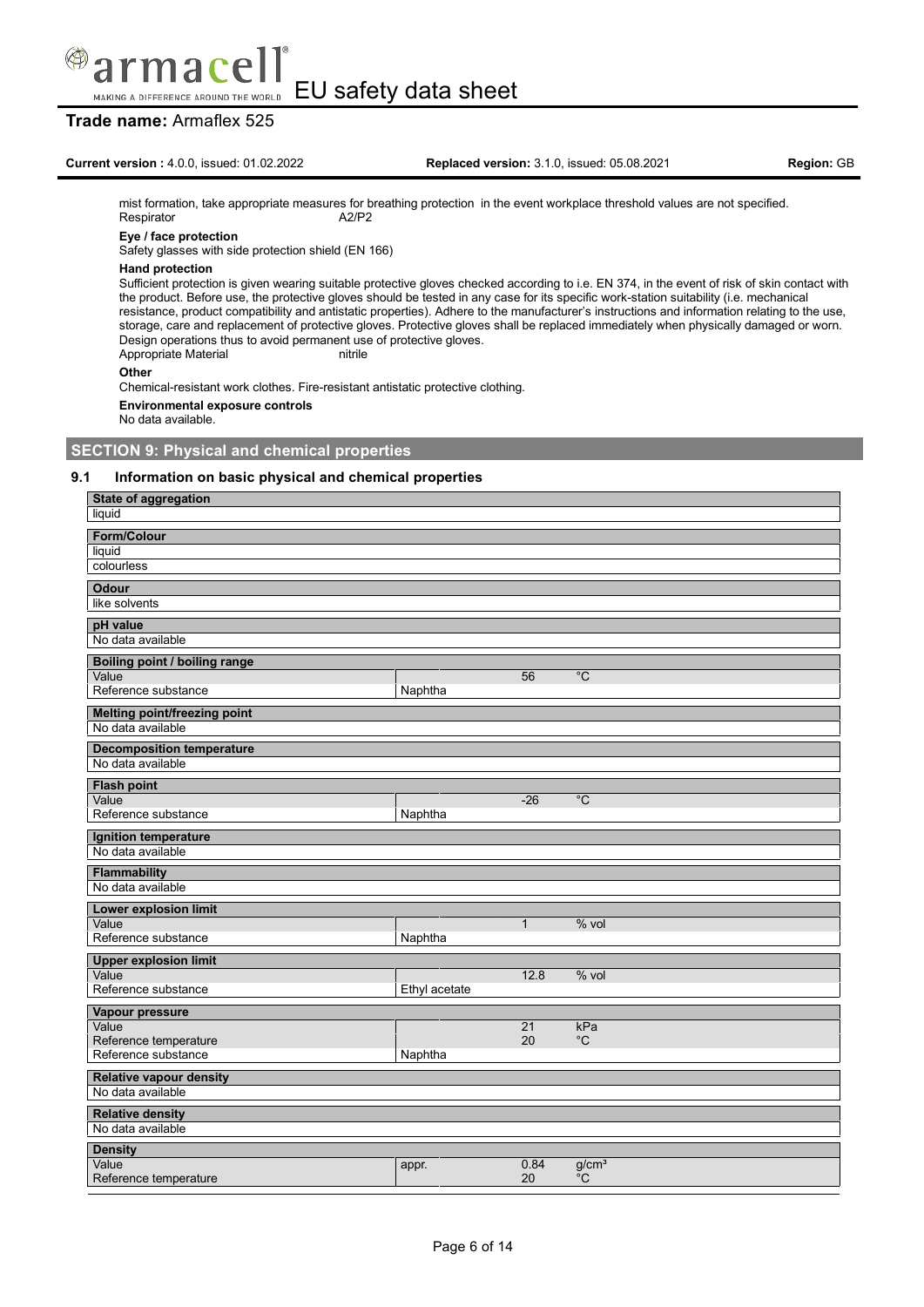

### **Trade name:** Armaflex 525

**Current version :** 4.0.0, issued: 01.02.2022 **Replaced version:** 3.1.0, issued: 05.08.2021 **Region:** GB

|              | Solubility in water                               |             |          |               |             |  |
|--------------|---------------------------------------------------|-------------|----------|---------------|-------------|--|
|              | Comments                                          | immiscible  |          |               |             |  |
|              | <b>Solubility</b>                                 |             |          |               |             |  |
|              | No data available                                 |             |          |               |             |  |
|              | Partition coefficient n-octanol/water (log value) |             |          |               |             |  |
| <b>No</b>    | Substance name                                    |             | CAS no.  |               | EC no.      |  |
| 1            | ethyl-acetate                                     |             | 141-78-6 |               | 205-500-4   |  |
| log Pow      |                                                   |             |          | 6.8           |             |  |
|              | Reference temperature                             |             |          | 25            | $^{\circ}C$ |  |
| Source       |                                                   | <b>ECHA</b> |          |               |             |  |
| $\mathbf{2}$ | butanone                                          |             | 78-93-3  |               | 201-159-0   |  |
| log Pow      | Reference temperature                             |             |          | 0.3<br>40     | $^{\circ}C$ |  |
| Method       |                                                   | OECD 117    |          |               |             |  |
| Source       |                                                   | <b>ECHA</b> |          |               |             |  |
|              |                                                   |             |          |               |             |  |
| Value        | <b>Viscosity</b>                                  | appr.       | 450      | $mPa*$ s      |             |  |
|              | Reference temperature                             |             | 20       | $^{\circ}$ C  |             |  |
| Type         |                                                   | dynamic     |          |               |             |  |
|              | <b>Solvent content</b>                            |             |          |               |             |  |
| Value        |                                                   | appr.       | 82       | %             |             |  |
|              | <b>Solids content</b>                             |             |          |               |             |  |
| Value        |                                                   | appr.       | 18       | $\frac{0}{0}$ |             |  |
|              | <b>Particle characteristics</b>                   |             |          |               |             |  |
|              | No data available                                 |             |          |               |             |  |
|              |                                                   |             |          |               |             |  |
| 9.2          | <b>Other information</b>                          |             |          |               |             |  |
|              | <b>Other information</b>                          |             |          |               |             |  |

No data available.

### **SECTION 10: Stability and reactivity**

#### **10.1 Reactivity**

No data available.

### **10.2 Chemical stability**

Stable under recommended storage and handling conditions (See section 7).

- **10.3 Possibility of hazardous reactions** No data available.
- **10.4 Conditions to avoid** Protect from heat and direct sunlight.

#### **10.5 Incompatible materials** strong oxidizing agents

**10.6 Hazardous decomposition products** None, if handled according to intended use.

### **SECTION 11: Toxicological information**

### **11.1 Information on hazard classes as defined in Regulation (EC) No 1272/2008**

|                | <b>Acute oral toxicity</b>                 |                    |            |       |                  |
|----------------|--------------------------------------------|--------------------|------------|-------|------------------|
| <b>No</b>      | Substance name                             |                    | CAS no.    |       | EC no.           |
| $\mathbf{1}$   | ethyl-acetate                              |                    | 141-78-6   |       | 205-500-4        |
| LD50           |                                            | ⋗                  |            | 5600  | mg/kg bodyweight |
| Species        |                                            | rat                |            |       |                  |
| Source         |                                            | <b>ECHA</b>        |            |       |                  |
| $\overline{2}$ | butanone                                   |                    | 78-93-3    |       | 201-159-0        |
| LD50           |                                            |                    |            | 2054  | mg/kg bodyweight |
| Species        |                                            | rat                |            |       |                  |
| Method         |                                            | OECD 423           |            |       |                  |
| Source         |                                            | ECHA / Read across |            |       |                  |
| $\mathbf{3}$   | Hydrocarbons, C6, isoalkanes, <5% n-hexane |                    | 64742-49-0 |       | 931-254-9        |
| LD50           |                                            |                    |            | 16750 | mg/kg bodyweight |
| Species        |                                            | rat                |            |       |                  |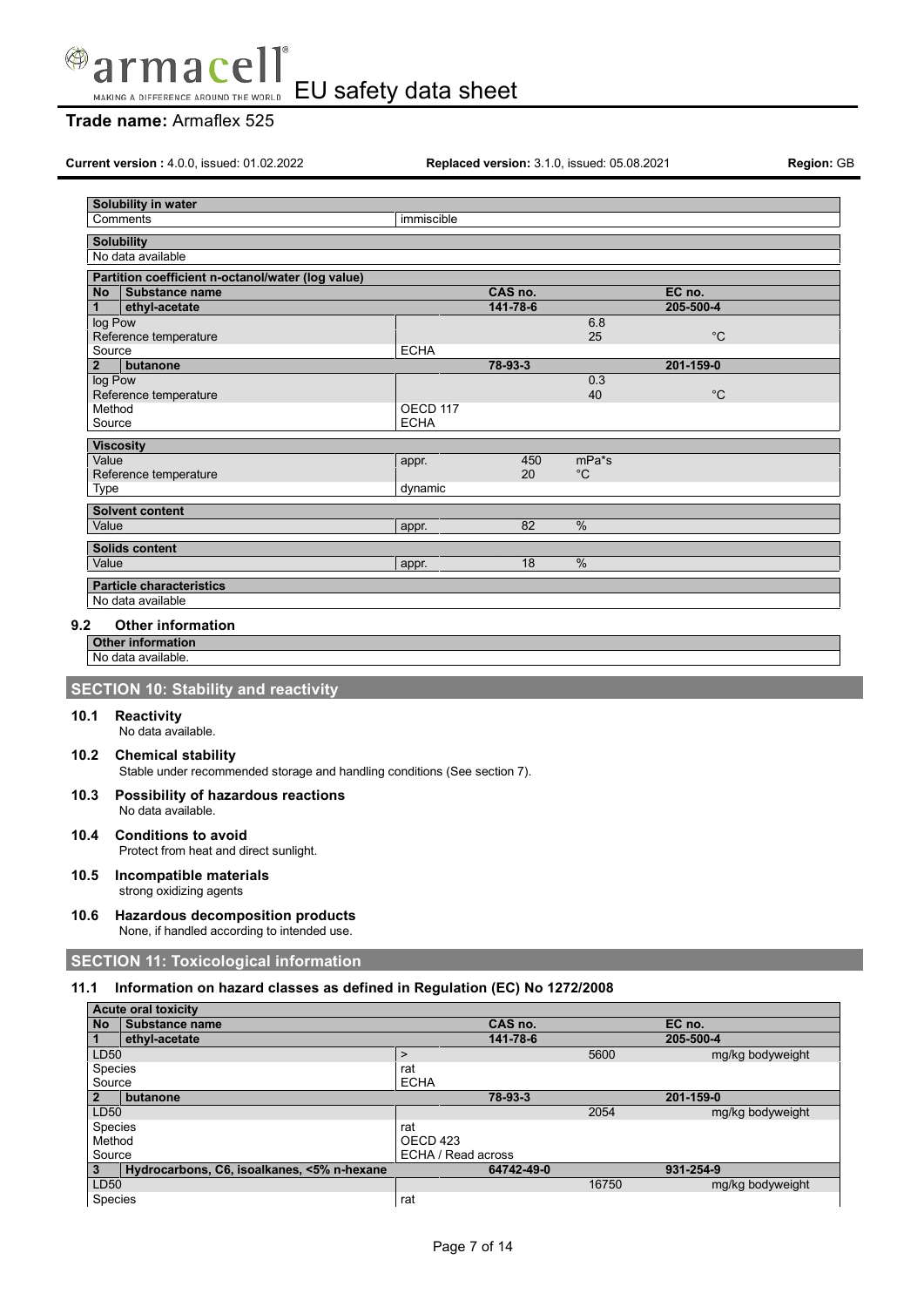

|                                  | Current version: 4.0.0, issued: 01.02.2022                            |                    | <b>Replaced version: 3.1.0, issued: 05.08.2021</b>                |                |                  | Region: GB |
|----------------------------------|-----------------------------------------------------------------------|--------------------|-------------------------------------------------------------------|----------------|------------------|------------|
| Method                           |                                                                       | OECD 401           |                                                                   |                |                  |            |
| Source                           |                                                                       | <b>ECHA</b>        |                                                                   |                |                  |            |
| Evaluation/classification        |                                                                       |                    | Based on available data, the classification criteria are not met. |                |                  |            |
| zinc oxide<br>4                  |                                                                       |                    | 1314-13-2                                                         |                | 215-222-5        |            |
| LD50                             |                                                                       | $\mathbf{r}$       |                                                                   | 5000           | mg/kg bodyweight |            |
| Species                          |                                                                       | rat                |                                                                   |                |                  |            |
| Method                           |                                                                       | OECD 401           |                                                                   |                |                  |            |
| Source                           |                                                                       | <b>ECHA</b>        |                                                                   |                |                  |            |
| <b>Acute dermal toxicity</b>     |                                                                       |                    |                                                                   |                |                  |            |
| No Substance name                |                                                                       |                    | CAS no.                                                           |                | EC no.           |            |
| ethyl-acetate<br>1               |                                                                       |                    | 141-78-6                                                          |                | 205-500-4        |            |
| LD50                             |                                                                       | $\mathbf{r}$       |                                                                   | 20000          | mg/kg bodyweight |            |
| Species                          |                                                                       | rabbit             |                                                                   |                |                  |            |
| Source                           |                                                                       | <b>ECHA</b>        |                                                                   |                |                  |            |
| $\mathbf{2}$<br>LD50             | Hydrocarbons, C6, isoalkanes, <5% n-hexane                            | $\,>$              | 64742-49-0                                                        | 3350           | 931-254-9        |            |
| Species                          |                                                                       | rabbit             |                                                                   |                | mg/kg bodyweight |            |
| Method                           |                                                                       | OECD 402           |                                                                   |                |                  |            |
| Source                           |                                                                       | <b>ECHA</b>        |                                                                   |                |                  |            |
| Evaluation/classification        |                                                                       |                    | Based on available data, the classification criteria are not met. |                |                  |            |
|                                  |                                                                       |                    |                                                                   |                |                  |            |
|                                  | Acute inhalational toxicity                                           |                    |                                                                   |                |                  |            |
| <b>No</b>                        | l Substance name                                                      |                    | CAS no.                                                           |                | EC no.           |            |
| $\mathbf{1}$<br>hexane           | Hydrocarbons, C6-C7, n-alkanes, isoalkanes, cyclics, <5% n-           |                    | 64742-49-0                                                        |                | 921-024-6        |            |
| <b>LC50</b>                      |                                                                       | $\, > \,$          |                                                                   | 25.2           | mg/l             |            |
| Duration of exposure             |                                                                       |                    |                                                                   | 4              | h                |            |
| State of aggregation             |                                                                       | Vapour             |                                                                   |                |                  |            |
| Species<br>Source                |                                                                       | rat<br><b>ECHA</b> |                                                                   |                |                  |            |
|                                  | Hydrocarbons, C6, isoalkanes, <5% n-hexane                            |                    | 64742-49-0                                                        |                | 931-254-9        |            |
| $\mathbf{2}$<br><b>LC50</b>      |                                                                       |                    |                                                                   | 259.3          | mg/l             |            |
| Duration of exposure             |                                                                       |                    |                                                                   | $\overline{4}$ | h                |            |
| State of aggregation             |                                                                       | Vapour             |                                                                   |                |                  |            |
| Species                          |                                                                       | rat                |                                                                   |                |                  |            |
| Method                           |                                                                       | OECD 403           |                                                                   |                |                  |            |
| Source                           |                                                                       | <b>ECHA</b>        |                                                                   |                |                  |            |
| Evaluation/classification        |                                                                       |                    | Based on available data, the classification criteria are not met. |                |                  |            |
| <b>Skin corrosion/irritation</b> |                                                                       |                    |                                                                   |                |                  |            |
| <b>No</b>                        | Substance name                                                        |                    | CAS no.                                                           |                | EC no.           |            |
| ethyl-acetate<br>1               |                                                                       |                    | 141-78-6                                                          |                | 205-500-4        |            |
| Species                          |                                                                       | rabbit             |                                                                   |                |                  |            |
| Method                           |                                                                       | OECD 404           |                                                                   |                |                  |            |
| Source                           |                                                                       | <b>ECHA</b>        |                                                                   |                |                  |            |
| Evaluation                       |                                                                       | low-irritant       |                                                                   |                |                  |            |
| Evaluation/classification        |                                                                       |                    | Based on available data, the classification criteria are not met. |                |                  |            |
| $\overline{2}$<br>hexane         | Hydrocarbons, C6-C7, n-alkanes, isoalkanes, cyclics, <5% n-64742-49-0 |                    |                                                                   |                | 921-024-6        |            |
| Species                          |                                                                       | rabbit             |                                                                   |                |                  |            |
| Method                           |                                                                       | OECD 404           |                                                                   |                |                  |            |
| Source                           |                                                                       | <b>ECHA</b>        |                                                                   |                |                  |            |
| Evaluation                       |                                                                       | irritant           |                                                                   |                |                  |            |
| 3<br>butanone                    |                                                                       |                    | 78-93-3                                                           |                | 201-159-0        |            |
| Duration of exposure             |                                                                       |                    |                                                                   | $\overline{4}$ | h.               |            |
| Species                          |                                                                       | rabbit             |                                                                   |                |                  |            |
| Method                           |                                                                       | OECD 404           |                                                                   |                |                  |            |
| Source                           |                                                                       | ECHA / Read across |                                                                   |                |                  |            |
| Evaluation                       |                                                                       | non-irritant       |                                                                   |                |                  |            |
|                                  | Serious eye damage/irritation                                         |                    |                                                                   |                |                  |            |
| No l                             | Substance name                                                        |                    | CAS no.                                                           |                | EC no.           |            |
| ethyl-acetate<br>1               |                                                                       |                    | 141-78-6                                                          |                | 205-500-4        |            |
| Species                          |                                                                       | rabbit             |                                                                   |                |                  |            |
| Method                           |                                                                       | <b>OECD 405</b>    |                                                                   |                |                  |            |
| Source                           |                                                                       | <b>ECHA</b>        |                                                                   |                |                  |            |
| Evaluation                       |                                                                       | low-irritant       |                                                                   |                |                  |            |
| $\overline{2}$<br>butanone       |                                                                       |                    | 78-93-3                                                           |                | 201-159-0        |            |
| Species                          |                                                                       | rabbit             |                                                                   |                |                  |            |
| Method                           |                                                                       | OECD 405           |                                                                   |                |                  |            |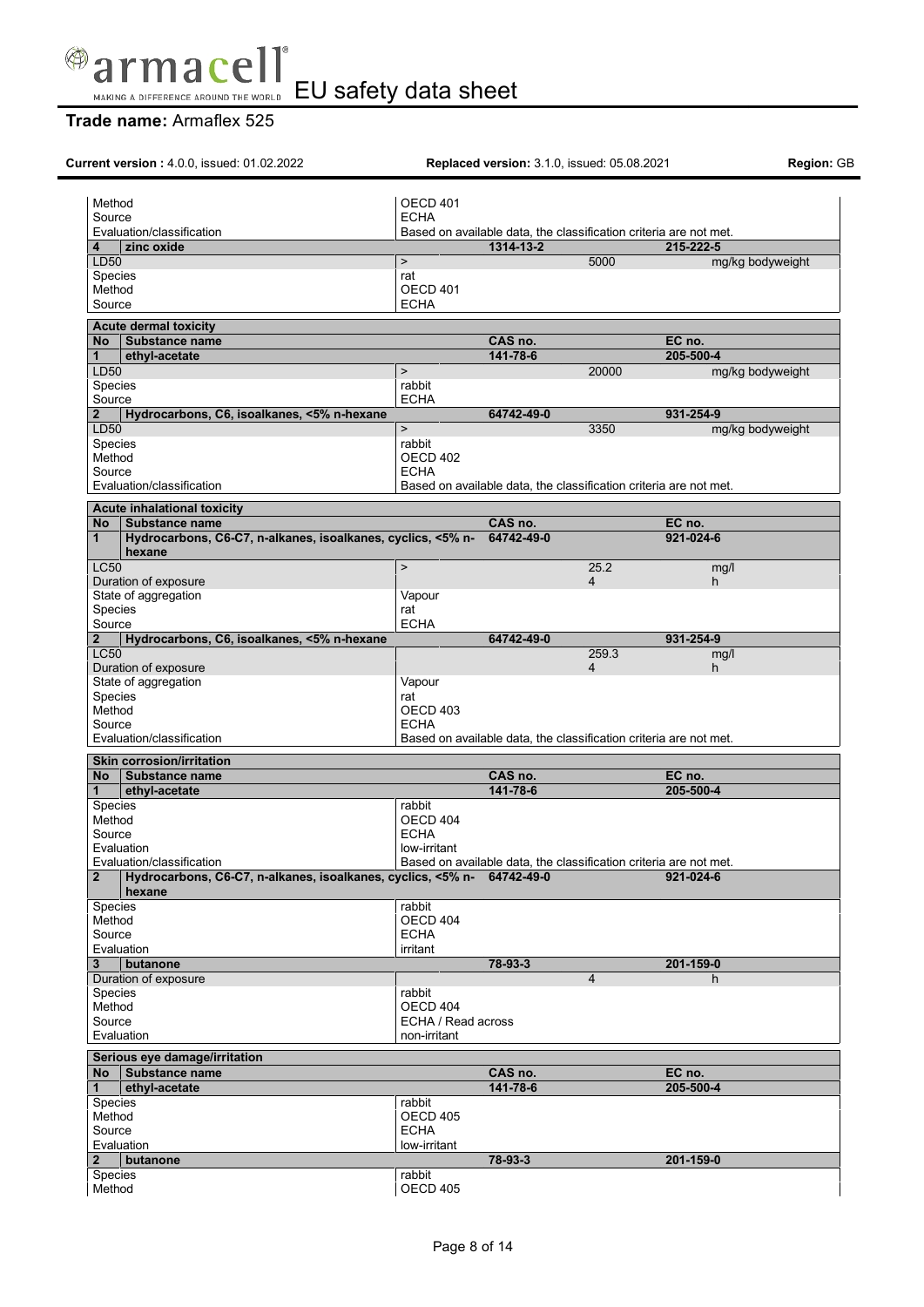

| Current version: 4.0.0, issued: 01.02.2022                 |                        | <b>Replaced version: 3.1.0, issued: 05.08.2021</b>                |                                                                               | Region: GB |
|------------------------------------------------------------|------------------------|-------------------------------------------------------------------|-------------------------------------------------------------------------------|------------|
|                                                            |                        |                                                                   |                                                                               |            |
| Source                                                     | <b>ECHA</b>            |                                                                   |                                                                               |            |
| Evaluation                                                 | irritant               |                                                                   |                                                                               |            |
| 3<br>Hydrocarbons, C6, isoalkanes, <5% n-hexane            |                        | 64742-49-0                                                        | 931-254-9                                                                     |            |
| Duration of exposure                                       |                        | 72                                                                | h.                                                                            |            |
| <b>Species</b>                                             | rabbit                 |                                                                   |                                                                               |            |
| Method                                                     | OECD 405               |                                                                   |                                                                               |            |
| Source                                                     | <b>ECHA</b>            |                                                                   |                                                                               |            |
| Evaluation                                                 | non-irritant           |                                                                   |                                                                               |            |
| Evaluation/classification                                  |                        | Based on available data, the classification criteria are not met. |                                                                               |            |
|                                                            |                        |                                                                   |                                                                               |            |
| Respiratory or skin sensitisation<br>No Substance name     |                        |                                                                   |                                                                               |            |
| $\mathbf{1}$                                               |                        | CAS no.                                                           | EC no.                                                                        |            |
| ethyl-acetate                                              |                        | 141-78-6                                                          | 205-500-4                                                                     |            |
| Route of exposure                                          | <b>Skin</b>            |                                                                   |                                                                               |            |
| <b>Species</b>                                             | guinea pig             |                                                                   |                                                                               |            |
| Method                                                     | OECD 406               |                                                                   |                                                                               |            |
| Source                                                     | <b>ECHA</b>            |                                                                   |                                                                               |            |
| Evaluation                                                 | non-sensitizing        |                                                                   |                                                                               |            |
| $\mathbf{2}$<br>butanone                                   |                        | 78-93-3                                                           | 201-159-0                                                                     |            |
| Route of exposure                                          | Skin                   |                                                                   |                                                                               |            |
| <b>Species</b>                                             | guinea pig             |                                                                   |                                                                               |            |
| Method                                                     | OECD 406               |                                                                   |                                                                               |            |
| Source                                                     | <b>ECHA</b>            |                                                                   |                                                                               |            |
| Evaluation                                                 | non-sensitizing        |                                                                   |                                                                               |            |
| Hydrocarbons, C6, isoalkanes, <5% n-hexane<br>3            |                        | 64742-49-0                                                        | 931-254-9                                                                     |            |
| Route of exposure                                          | Skin                   |                                                                   |                                                                               |            |
| <b>Species</b>                                             | mouse                  |                                                                   |                                                                               |            |
| Method                                                     | OECD 429               |                                                                   |                                                                               |            |
| Source                                                     | <b>ECHA</b>            |                                                                   |                                                                               |            |
| Evaluation                                                 | non-sensitizing        |                                                                   |                                                                               |            |
| Evaluation/classification                                  |                        | Based on available data, the classification criteria are not met. |                                                                               |            |
| <b>Germ cell mutagenicity</b>                              |                        |                                                                   |                                                                               |            |
| <b>No</b><br>Substance name                                |                        | CAS no.                                                           | EC no.                                                                        |            |
| butanone<br>$\mathbf 1$                                    |                        | 78-93-3                                                           | 201-159-0                                                                     |            |
| Type of examination                                        |                        | in vitro gene mutation study in bacteria                          |                                                                               |            |
| Species                                                    | Salmonella typhimurium |                                                                   |                                                                               |            |
| Method                                                     | OECD 471               |                                                                   |                                                                               |            |
| Source                                                     | <b>ECHA</b>            |                                                                   |                                                                               |            |
| Evaluation/classification                                  |                        | Based on available data, the classification criteria are not met. |                                                                               |            |
| Type of examination                                        |                        | In vitro Mammalian Chromosomal Aberration Test                    |                                                                               |            |
| Species                                                    | rat                    |                                                                   |                                                                               |            |
| Method                                                     | OECD 473               |                                                                   |                                                                               |            |
| Source                                                     | <b>ECHA</b>            |                                                                   |                                                                               |            |
| Evaluation/classification                                  |                        | Based on available data, the classification criteria are not met. |                                                                               |            |
| Type of examination                                        |                        | In vitro mammalian cell gene mutation test                        |                                                                               |            |
| Species                                                    | Mouse lymphoma cells   |                                                                   |                                                                               |            |
| Method                                                     | OECD 476               |                                                                   |                                                                               |            |
| Source                                                     | <b>ECHA</b>            |                                                                   |                                                                               |            |
| Evaluation/classification                                  |                        | Based on available data, the classification criteria are not met. |                                                                               |            |
| Type of examination                                        |                        |                                                                   | In vivo mammalian somatic cell study: cytogenicity / erythrocyte micronucleus |            |
| Species                                                    | mouse                  |                                                                   |                                                                               |            |
| Method                                                     | OECD 474               |                                                                   |                                                                               |            |
| Source                                                     | <b>ECHA</b>            |                                                                   |                                                                               |            |
| Evaluation/classification                                  |                        | Based on available data, the classification criteria are not met. |                                                                               |            |
| Hydrocarbons, C6, isoalkanes, <5% n-hexane<br>$\mathbf{2}$ |                        | 64742-49-0                                                        | 931-254-9                                                                     |            |
| Source                                                     | <b>ECHA</b>            |                                                                   |                                                                               |            |
| Evaluation/classification                                  |                        | Based on available data, the classification criteria are not met. |                                                                               |            |
|                                                            |                        |                                                                   |                                                                               |            |
| <b>Reproduction toxicity</b>                               |                        |                                                                   |                                                                               |            |
| No   Substance name                                        |                        | CAS no.                                                           | EC no.                                                                        |            |
| $\mathbf{1}$<br>butanone                                   |                        | 78-93-3                                                           | 201-159-0                                                                     |            |
| Route of exposure                                          | inhalational           |                                                                   |                                                                               |            |
| Type of examination                                        |                        | Prenatal Developmental Toxicity Study                             |                                                                               |            |
| Species                                                    | rat                    |                                                                   |                                                                               |            |
| Method                                                     | OECD 414               |                                                                   |                                                                               |            |
| Source                                                     | <b>ECHA</b>            |                                                                   |                                                                               |            |
| Evaluation/classification                                  |                        | Based on available data, the classification criteria are not met. |                                                                               |            |
| Hydrocarbons, C6, isoalkanes, <5% n-hexane<br>2            |                        | 64742-49-0                                                        | 931-254-9                                                                     |            |
| Route of exposure                                          | inhalational           |                                                                   |                                                                               |            |
| <b>NOAEC</b>                                               |                        | 9000                                                              | ppm                                                                           |            |
|                                                            |                        |                                                                   |                                                                               |            |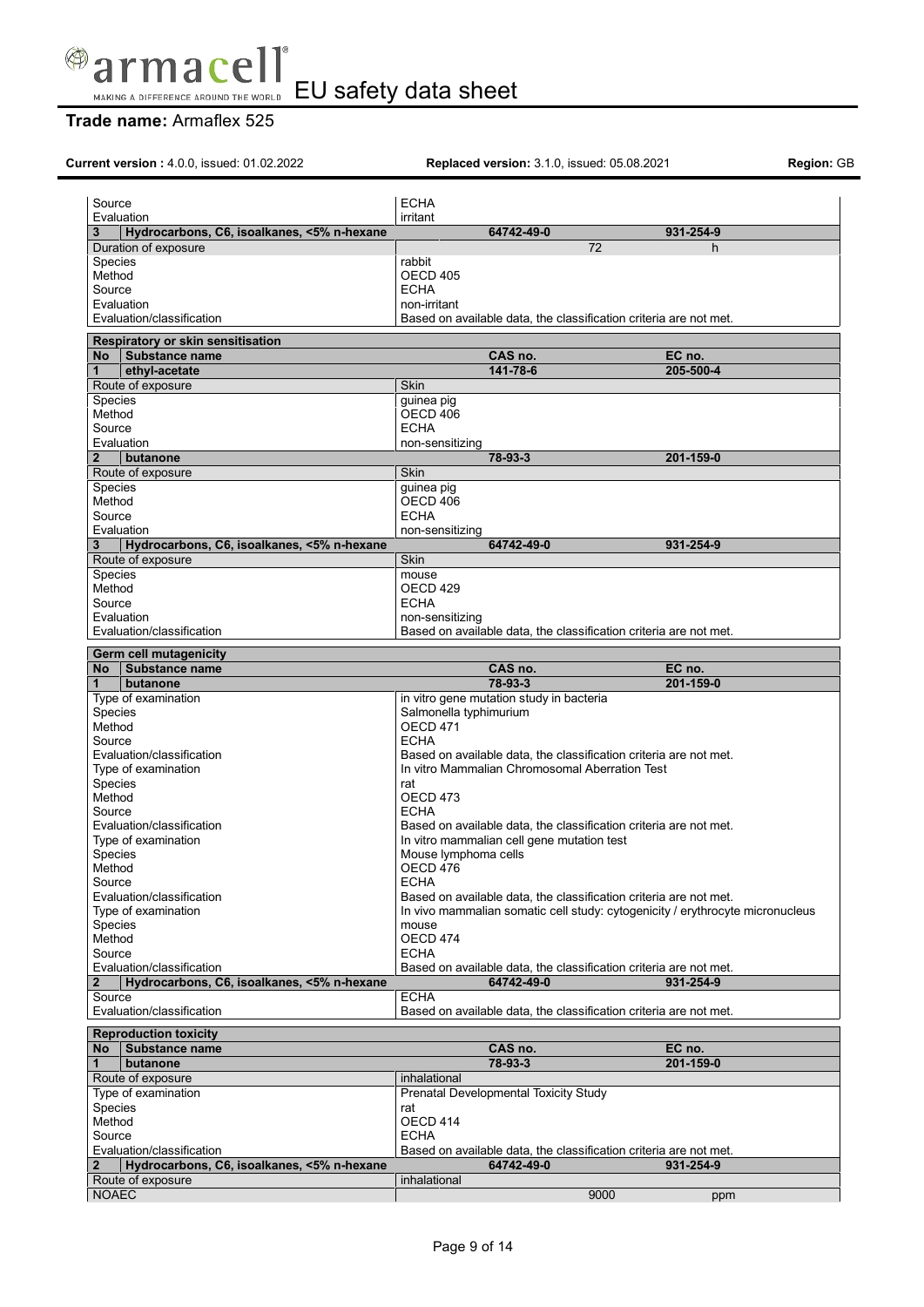

# **Trade name:** Armaflex 525

| Current version: 4.0.0, issued: 01.02.2022                                                           | <b>Replaced version: 3.1.0, issued: 05.08.2021</b>                              |                |                     | Region: GB |
|------------------------------------------------------------------------------------------------------|---------------------------------------------------------------------------------|----------------|---------------------|------------|
| Duration of exposure                                                                                 |                                                                                 | 13             | week/s              |            |
| Type of examination                                                                                  | 2 generation study                                                              |                |                     |            |
| Species                                                                                              | rat                                                                             |                |                     |            |
| Method                                                                                               | OECD 416                                                                        |                |                     |            |
| Source                                                                                               | <b>ECHA</b>                                                                     |                |                     |            |
| Evaluation/classification                                                                            | Based on available data, the classification criteria are not met.               |                |                     |            |
| Carcinogenicity                                                                                      |                                                                                 |                |                     |            |
| Substance name<br>N <sub>o</sub>                                                                     | CAS no.                                                                         |                | EC no.              |            |
| 1<br>butanone                                                                                        | 78-93-3                                                                         |                | 201-159-0           |            |
| Source                                                                                               | <b>ECHA</b>                                                                     |                |                     |            |
| Evaluation/classification                                                                            | Based on available data, the classification criteria are not met.               |                |                     |            |
| Hydrocarbons, C6, isoalkanes, <5% n-hexane<br>$\mathbf{2}$                                           | 64742-49-0                                                                      |                | 931-254-9           |            |
| Route of exposure                                                                                    | inhalational                                                                    |                |                     |            |
| <b>NOAEC</b>                                                                                         |                                                                                 | 9018           | ppm                 |            |
| Duration of exposure                                                                                 |                                                                                 | $\overline{2}$ | year(s)             |            |
| Species                                                                                              | mouse                                                                           |                |                     |            |
| Method                                                                                               | OECD <sub>451</sub>                                                             |                |                     |            |
| Source                                                                                               | <b>ECHA</b>                                                                     |                |                     |            |
| Evaluation/classification                                                                            | Based on available data, the classification criteria are not met.               |                |                     |            |
| STOT - single exposure                                                                               |                                                                                 |                |                     |            |
| No data available                                                                                    |                                                                                 |                |                     |            |
| <b>STOT - repeated exposure</b><br>No.                                                               |                                                                                 |                |                     |            |
| <b>∣Substance name</b><br>Hydrocarbons, C6-C7, n-alkanes, isoalkanes, cyclics, <5% n-<br>1<br>hexane | CAS no.<br>64742-49-0                                                           |                | EC no.<br>921-024-6 |            |
|                                                                                                      | inhalational                                                                    |                |                     |            |
| Route of exposure<br><b>NOAEC</b>                                                                    |                                                                                 | 14000          | mq/m <sup>3</sup>   |            |
| Species                                                                                              | rat                                                                             |                |                     |            |
| Source                                                                                               | <b>ECHA</b>                                                                     |                |                     |            |
| butanone<br>$\overline{2}$                                                                           | 78-93-3                                                                         |                | 201-159-0           |            |
|                                                                                                      | inhalational                                                                    |                |                     |            |
| Route of exposure                                                                                    | rat                                                                             |                |                     |            |
| Species                                                                                              |                                                                                 |                |                     |            |
| Method<br>Source                                                                                     | OECD 413<br><b>ECHA</b>                                                         |                |                     |            |
|                                                                                                      |                                                                                 |                |                     |            |
| Evaluation/classification                                                                            | Based on available data, the classification criteria are not met.<br>64742-49-0 |                | 931-254-9           |            |
| Hydrocarbons, C6, isoalkanes, <5% n-hexane                                                           |                                                                                 |                |                     |            |
| Route of exposure<br>Source                                                                          | inhalational<br><b>ECHA</b>                                                     |                |                     |            |

### **11.2 Information on other hazards**

**Endocrine disrupting properties**

No data available.

**Other information**

No data available.

## **SECTION 12: Ecological information**

### **12.1 Toxicity**

| Toxicity to fish (acute) |                                                                        |                     |      |           |
|--------------------------|------------------------------------------------------------------------|---------------------|------|-----------|
| <b>No</b>                | Substance name                                                         | CAS no.             |      | EC no.    |
|                          | ethyl-acetate                                                          | 141-78-6            |      | 205-500-4 |
| <b>LC50</b>              |                                                                        |                     | 230  | mg/l      |
|                          | Duration of exposure                                                   |                     | 96   | h.        |
| <b>Species</b>           |                                                                        | Pimephales promelas |      |           |
| Source                   |                                                                        | <b>ECHA</b>         |      |           |
| 2                        | Hydrocarbons, C6-C7, n-alkanes, isoalkanes, cyclics, <5% n- 64742-49-0 |                     |      | 921-024-6 |
|                          | hexane                                                                 |                     |      |           |
| <b>LC50</b>              |                                                                        |                     | 11.4 | mg/l      |
| Duration of exposure     |                                                                        |                     | 96   | h.        |
| <b>Species</b>           |                                                                        |                     |      |           |
|                          |                                                                        | Oncorhynchus mykiss |      |           |
| Method                   |                                                                        | OECD 203            |      |           |
| Source                   |                                                                        | <b>ECHA</b>         |      |           |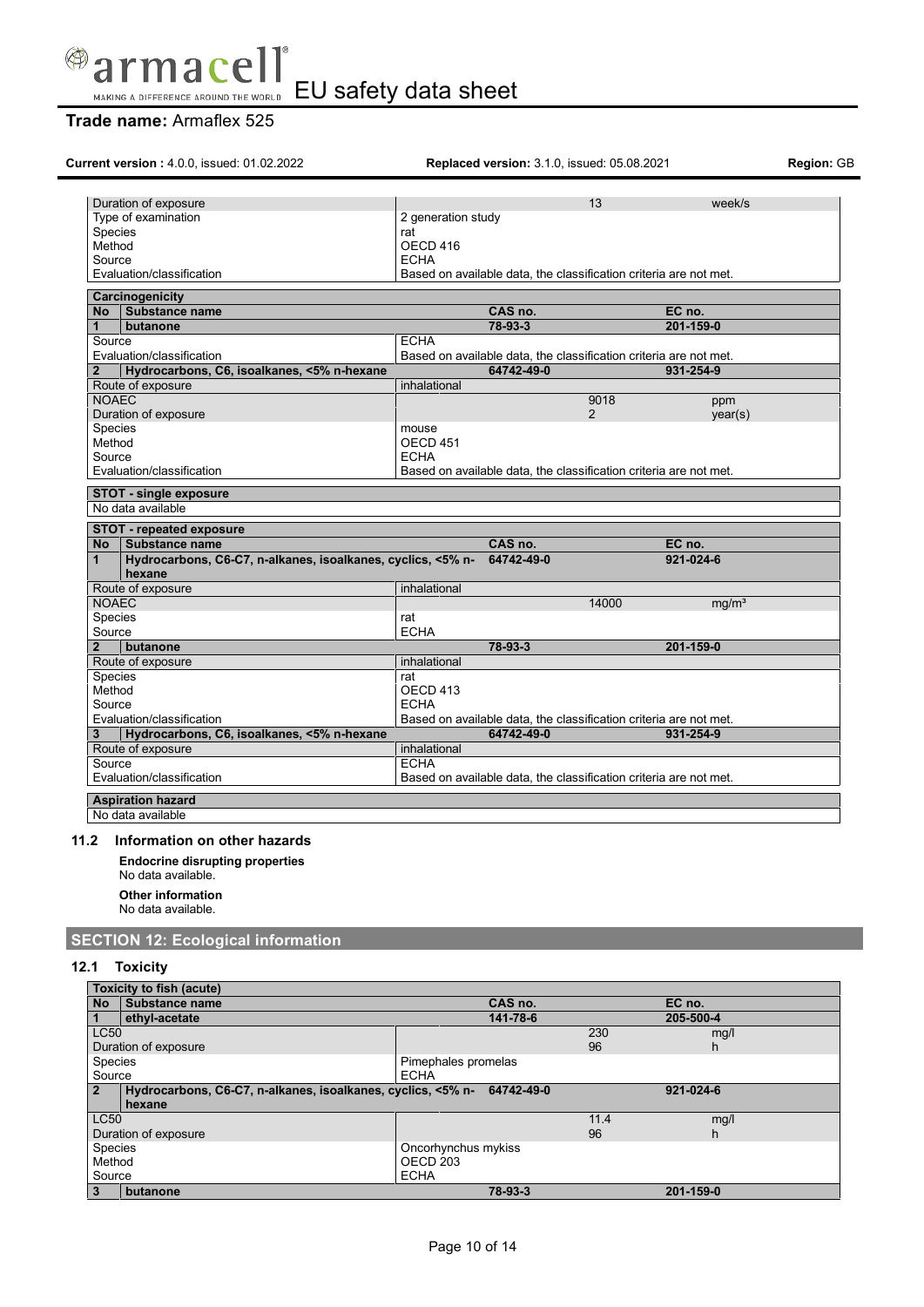

| <b>LC50</b><br>2993<br>96<br>Pimephales promelas<br>OECD <sub>203</sub><br><b>ECHA</b><br>CAS no.<br>EC no.<br>ethyl-acetate<br>141-78-6<br>205-500-4<br>1350<br>48<br>Daphnia magna<br><b>ECHA</b><br>Hydrocarbons, C6-C7, n-alkanes, isoalkanes, cyclics, <5% n- 64742-49-0<br>921-024-6<br>hexane<br>3<br>48<br>Daphnia magna<br>OECD <sub>202</sub><br><b>ECHA</b><br>78-93-3<br>201-159-0<br>butanone<br>308<br>48<br>Daphnia magna<br>OECD <sub>202</sub><br><b>ECHA</b><br>Substance name<br>CAS no.<br>EC no.<br>Hydrocarbons, C6-C7, n-alkanes, isoalkanes, cyclics, <5% n- 64742-49-0<br>921-024-6<br>hexane<br>30<br>72<br>Pseudokirchneriella subcapitata<br>OECD <sub>201</sub><br><b>ECHA</b><br>78-93-3<br>201-159-0<br>butanone<br>2029<br>96<br>Pseudokirchneriella subcapitata | mg/l<br>h<br>mg/l<br>h.<br>mg/l<br>h |
|--------------------------------------------------------------------------------------------------------------------------------------------------------------------------------------------------------------------------------------------------------------------------------------------------------------------------------------------------------------------------------------------------------------------------------------------------------------------------------------------------------------------------------------------------------------------------------------------------------------------------------------------------------------------------------------------------------------------------------------------------------------------------------------------------|--------------------------------------|
| Duration of exposure                                                                                                                                                                                                                                                                                                                                                                                                                                                                                                                                                                                                                                                                                                                                                                             |                                      |
| Species<br>Method<br>Source<br><b>Toxicity to fish (chronic)</b><br>No data available<br><b>Toxicity to Daphnia (acute)</b><br>No Substance name<br>1<br><b>EC50</b><br>Duration of exposure<br>Species<br>Source<br>$\overline{2}$<br><b>EL50</b><br>Duration of exposure<br>Species<br>Method<br>Source<br>3<br><b>EC50</b><br>Duration of exposure<br>Species<br>Method<br>Source<br><b>Toxicity to Daphnia (chronic)</b><br>No data available<br>Toxicity to algae (acute)<br>No l<br>$\mathbf{1}$<br><b>EL50</b><br>Duration of exposure<br>Species<br>Method<br>Source<br>$\overline{2}$<br><b>EC50</b><br>Duration of exposure<br><b>Species</b>                                                                                                                                          |                                      |
|                                                                                                                                                                                                                                                                                                                                                                                                                                                                                                                                                                                                                                                                                                                                                                                                  |                                      |
|                                                                                                                                                                                                                                                                                                                                                                                                                                                                                                                                                                                                                                                                                                                                                                                                  |                                      |
|                                                                                                                                                                                                                                                                                                                                                                                                                                                                                                                                                                                                                                                                                                                                                                                                  |                                      |
|                                                                                                                                                                                                                                                                                                                                                                                                                                                                                                                                                                                                                                                                                                                                                                                                  |                                      |
|                                                                                                                                                                                                                                                                                                                                                                                                                                                                                                                                                                                                                                                                                                                                                                                                  |                                      |
|                                                                                                                                                                                                                                                                                                                                                                                                                                                                                                                                                                                                                                                                                                                                                                                                  |                                      |
|                                                                                                                                                                                                                                                                                                                                                                                                                                                                                                                                                                                                                                                                                                                                                                                                  |                                      |
|                                                                                                                                                                                                                                                                                                                                                                                                                                                                                                                                                                                                                                                                                                                                                                                                  |                                      |
|                                                                                                                                                                                                                                                                                                                                                                                                                                                                                                                                                                                                                                                                                                                                                                                                  |                                      |
|                                                                                                                                                                                                                                                                                                                                                                                                                                                                                                                                                                                                                                                                                                                                                                                                  |                                      |
|                                                                                                                                                                                                                                                                                                                                                                                                                                                                                                                                                                                                                                                                                                                                                                                                  |                                      |
|                                                                                                                                                                                                                                                                                                                                                                                                                                                                                                                                                                                                                                                                                                                                                                                                  |                                      |
|                                                                                                                                                                                                                                                                                                                                                                                                                                                                                                                                                                                                                                                                                                                                                                                                  |                                      |
|                                                                                                                                                                                                                                                                                                                                                                                                                                                                                                                                                                                                                                                                                                                                                                                                  |                                      |
|                                                                                                                                                                                                                                                                                                                                                                                                                                                                                                                                                                                                                                                                                                                                                                                                  |                                      |
|                                                                                                                                                                                                                                                                                                                                                                                                                                                                                                                                                                                                                                                                                                                                                                                                  |                                      |
|                                                                                                                                                                                                                                                                                                                                                                                                                                                                                                                                                                                                                                                                                                                                                                                                  |                                      |
|                                                                                                                                                                                                                                                                                                                                                                                                                                                                                                                                                                                                                                                                                                                                                                                                  |                                      |
|                                                                                                                                                                                                                                                                                                                                                                                                                                                                                                                                                                                                                                                                                                                                                                                                  | mg/l<br>h                            |
|                                                                                                                                                                                                                                                                                                                                                                                                                                                                                                                                                                                                                                                                                                                                                                                                  |                                      |
|                                                                                                                                                                                                                                                                                                                                                                                                                                                                                                                                                                                                                                                                                                                                                                                                  |                                      |
|                                                                                                                                                                                                                                                                                                                                                                                                                                                                                                                                                                                                                                                                                                                                                                                                  |                                      |
|                                                                                                                                                                                                                                                                                                                                                                                                                                                                                                                                                                                                                                                                                                                                                                                                  |                                      |
|                                                                                                                                                                                                                                                                                                                                                                                                                                                                                                                                                                                                                                                                                                                                                                                                  |                                      |
|                                                                                                                                                                                                                                                                                                                                                                                                                                                                                                                                                                                                                                                                                                                                                                                                  | mg/l                                 |
|                                                                                                                                                                                                                                                                                                                                                                                                                                                                                                                                                                                                                                                                                                                                                                                                  | h.                                   |
|                                                                                                                                                                                                                                                                                                                                                                                                                                                                                                                                                                                                                                                                                                                                                                                                  |                                      |
|                                                                                                                                                                                                                                                                                                                                                                                                                                                                                                                                                                                                                                                                                                                                                                                                  |                                      |
|                                                                                                                                                                                                                                                                                                                                                                                                                                                                                                                                                                                                                                                                                                                                                                                                  |                                      |
|                                                                                                                                                                                                                                                                                                                                                                                                                                                                                                                                                                                                                                                                                                                                                                                                  |                                      |
|                                                                                                                                                                                                                                                                                                                                                                                                                                                                                                                                                                                                                                                                                                                                                                                                  | mg/l<br>h                            |
|                                                                                                                                                                                                                                                                                                                                                                                                                                                                                                                                                                                                                                                                                                                                                                                                  |                                      |
| OECD <sub>201</sub><br>Method                                                                                                                                                                                                                                                                                                                                                                                                                                                                                                                                                                                                                                                                                                                                                                    |                                      |
| <b>ECHA</b><br>Source                                                                                                                                                                                                                                                                                                                                                                                                                                                                                                                                                                                                                                                                                                                                                                            |                                      |
| <b>Toxicity to algae (chronic)</b>                                                                                                                                                                                                                                                                                                                                                                                                                                                                                                                                                                                                                                                                                                                                                               |                                      |
| No data available                                                                                                                                                                                                                                                                                                                                                                                                                                                                                                                                                                                                                                                                                                                                                                                |                                      |
| <b>Bacteria toxicity</b>                                                                                                                                                                                                                                                                                                                                                                                                                                                                                                                                                                                                                                                                                                                                                                         |                                      |
| No data available                                                                                                                                                                                                                                                                                                                                                                                                                                                                                                                                                                                                                                                                                                                                                                                |                                      |
| 12.2 Persistence and degradability<br><b>Biodegradability</b>                                                                                                                                                                                                                                                                                                                                                                                                                                                                                                                                                                                                                                                                                                                                    |                                      |
| No Substance name<br>CAS no.<br>EC no.                                                                                                                                                                                                                                                                                                                                                                                                                                                                                                                                                                                                                                                                                                                                                           |                                      |
| 141-78-6<br>ethyl-acetate<br>$\mathbf{1}$                                                                                                                                                                                                                                                                                                                                                                                                                                                                                                                                                                                                                                                                                                                                                        |                                      |
| <b>ECHA</b><br>Source                                                                                                                                                                                                                                                                                                                                                                                                                                                                                                                                                                                                                                                                                                                                                                            |                                      |
|                                                                                                                                                                                                                                                                                                                                                                                                                                                                                                                                                                                                                                                                                                                                                                                                  | 205-500-4                            |
|                                                                                                                                                                                                                                                                                                                                                                                                                                                                                                                                                                                                                                                                                                                                                                                                  |                                      |
| readily biodegradable<br>Evaluation                                                                                                                                                                                                                                                                                                                                                                                                                                                                                                                                                                                                                                                                                                                                                              |                                      |
| Hydrocarbons, C6-C7, n-alkanes, isoalkanes, cyclics, <5% n- 64742-49-0<br>921-024-6<br>$\mathbf{2}$<br>hexane                                                                                                                                                                                                                                                                                                                                                                                                                                                                                                                                                                                                                                                                                    |                                      |

| Duration    |          |                        | 28 | day(s)    |
|-------------|----------|------------------------|----|-----------|
| Method      |          | OECD 301 F             |    |           |
| Source      |          | <b>ECHA</b>            |    |           |
| Evaluation  |          | readily biodegradable  |    |           |
|             |          |                        |    |           |
| 3           | butanone | 78-93-3                |    | 201-159-0 |
| <b>Type</b> |          | aerobic biodegradation |    |           |
| Value       |          |                        | 98 | $\%$      |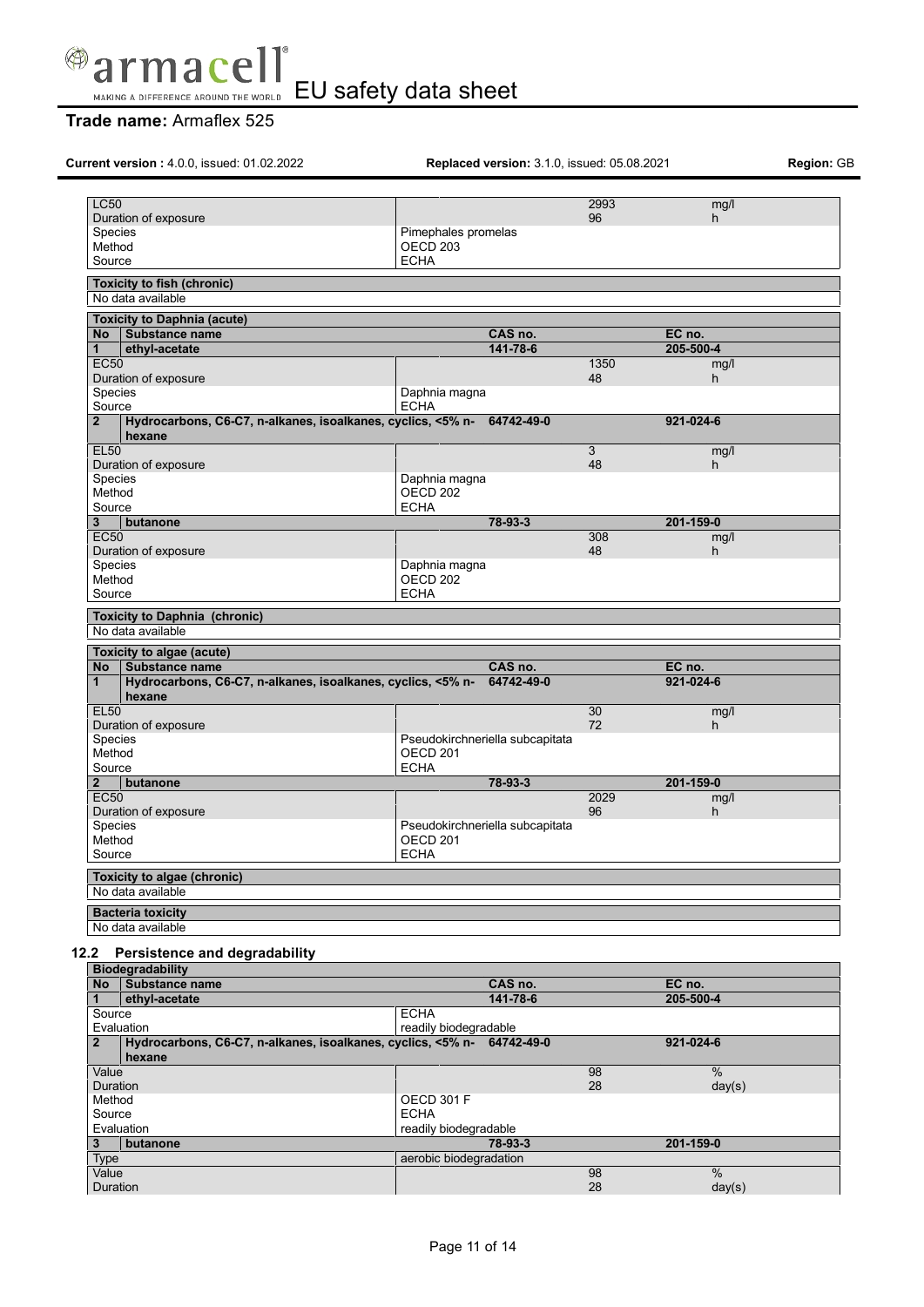

|              | <b>Current version: 4.0.0, issued: 01.02.2022</b>                                                                                                                                                                                                       |                                                                                         |                                                           | Replaced version: 3.1.0, issued: 05.08.2021                       |           |                                                                             | Region: GB |
|--------------|---------------------------------------------------------------------------------------------------------------------------------------------------------------------------------------------------------------------------------------------------------|-----------------------------------------------------------------------------------------|-----------------------------------------------------------|-------------------------------------------------------------------|-----------|-----------------------------------------------------------------------------|------------|
|              | Method<br>Source<br>Evaluation                                                                                                                                                                                                                          |                                                                                         | <b>OECD 301 D</b><br><b>ECHA</b><br>readily biodegradable |                                                                   |           |                                                                             |            |
| 12.3         | <b>Bioaccumulative potential</b>                                                                                                                                                                                                                        |                                                                                         |                                                           |                                                                   |           |                                                                             |            |
| No l         | Partition coefficient n-octanol/water (log value)<br>Substance name                                                                                                                                                                                     |                                                                                         |                                                           | CAS no.                                                           |           | EC no.                                                                      |            |
| 1            | ethyl-acetate                                                                                                                                                                                                                                           |                                                                                         |                                                           | 141-78-6                                                          |           | 205-500-4                                                                   |            |
|              | log Pow<br>Reference temperature                                                                                                                                                                                                                        |                                                                                         |                                                           |                                                                   | 6.8<br>25 | $^{\circ}C$                                                                 |            |
|              | Source                                                                                                                                                                                                                                                  |                                                                                         | <b>ECHA</b>                                               |                                                                   |           |                                                                             |            |
| $\mathbf{2}$ | butanone<br>log Pow                                                                                                                                                                                                                                     |                                                                                         |                                                           | 78-93-3                                                           | 0.3       | 201-159-0                                                                   |            |
|              | Reference temperature                                                                                                                                                                                                                                   |                                                                                         |                                                           |                                                                   | 40        | $^{\circ}C$                                                                 |            |
|              | Method<br>Source                                                                                                                                                                                                                                        |                                                                                         | OECD 117<br><b>ECHA</b>                                   |                                                                   |           |                                                                             |            |
| 12.4         | <b>Mobility in soil</b><br>No data available.                                                                                                                                                                                                           |                                                                                         |                                                           |                                                                   |           |                                                                             |            |
|              | 12.5 Results of PBT and vPvB assessment<br><b>Results of PBT and vPvB assessment</b>                                                                                                                                                                    |                                                                                         |                                                           |                                                                   |           |                                                                             |            |
|              | PBT assessment<br>vPvB assessment                                                                                                                                                                                                                       |                                                                                         | No data available.<br>No data available.                  |                                                                   |           |                                                                             |            |
| 12.6         | <b>Endocrine disrupting properties</b><br>No data available                                                                                                                                                                                             |                                                                                         |                                                           |                                                                   |           |                                                                             |            |
| 12.7         | Other adverse effects<br>No data available.                                                                                                                                                                                                             |                                                                                         |                                                           |                                                                   |           |                                                                             |            |
| 12.8         | <b>Other information</b>                                                                                                                                                                                                                                |                                                                                         |                                                           |                                                                   |           |                                                                             |            |
|              | <b>Other information</b><br>Do not discharge into drains or waters and do not dispose of in public landfills.                                                                                                                                           |                                                                                         |                                                           |                                                                   |           |                                                                             |            |
|              |                                                                                                                                                                                                                                                         |                                                                                         |                                                           |                                                                   |           |                                                                             |            |
| 13.1         | <b>SECTION 13: Disposal considerations</b><br>Waste treatment methods                                                                                                                                                                                   |                                                                                         |                                                           |                                                                   |           |                                                                             |            |
|              | <b>Product</b><br>Waste code                                                                                                                                                                                                                            | 08 04 09*                                                                               |                                                           |                                                                   |           | waste adhesives and sealants containing organic solvents or other hazardous |            |
|              | Allocation of a waste code number, according to the European Waste Catalogue, should be carried out in agreement with the regional                                                                                                                      |                                                                                         | substances                                                |                                                                   |           |                                                                             |            |
|              | waste disposal company.<br>dispose of in accordance with local regulation.                                                                                                                                                                              |                                                                                         |                                                           |                                                                   |           |                                                                             |            |
|              | Packaging<br>Waste code                                                                                                                                                                                                                                 | 15 01 10*                                                                               |                                                           |                                                                   |           | packaging containing residues of or contaminated by hazardous substances    |            |
|              | Residues must be removed from packaging and when emptied completely disposed of in accordance with the regulations for waste<br>removal. Incompletely emptied packaging must be disposed of in the form of disposal specified by the regional disposer. |                                                                                         |                                                           |                                                                   |           |                                                                             |            |
|              | <b>SECTION 14: Transport information</b>                                                                                                                                                                                                                |                                                                                         |                                                           |                                                                   |           |                                                                             |            |
| 14.1         | <b>Transport ADR/RID/ADN</b>                                                                                                                                                                                                                            |                                                                                         |                                                           |                                                                   |           |                                                                             |            |
|              | Class<br>Classification code<br>Packing group<br>Hazard identification no.<br>UN number<br>Proper shipping name<br>Special Provision 640<br>Tunnel restriction code<br>Label<br>Environmentally hazardous<br>substance mark                             | 3<br>F <sub>1</sub><br>Ш<br>33<br><b>UN1133</b><br><b>ADHESIVES</b><br>640D<br>D/E<br>3 | Symbol "fish and tree"                                    |                                                                   |           |                                                                             |            |
| 14.2         | <b>Transport IMDG</b><br>Class<br>Packing group<br>UN number<br>Proper shipping name<br>Technical name                                                                                                                                                  | 3<br>Ш<br><b>UN1133</b><br><b>ADHESIVES</b>                                             |                                                           | Hydrocarbons, C6-C7, n-alkanes, isoalkanes, cyclics, <5% n-hexane |           |                                                                             |            |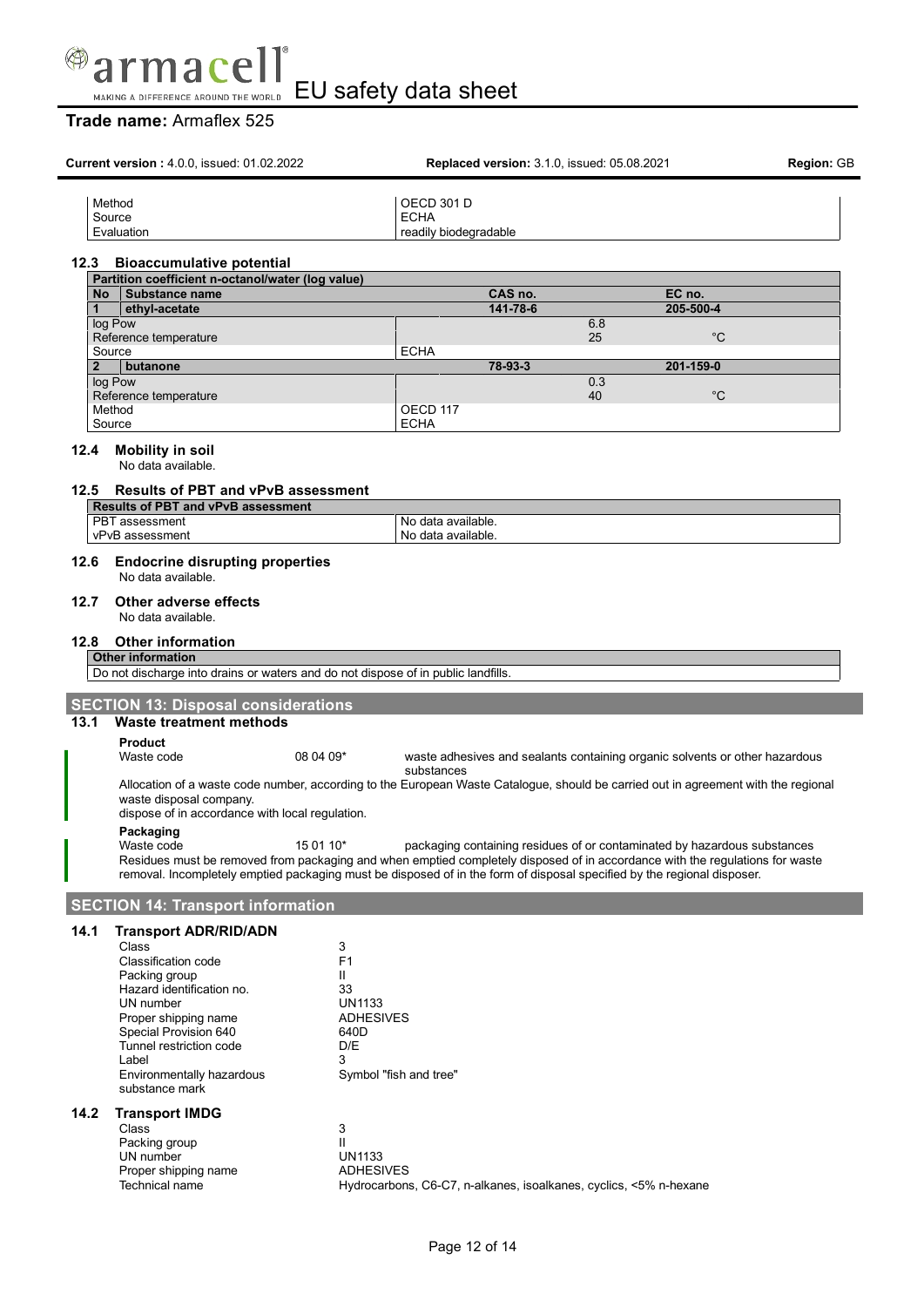

### **Trade name:** Armaflex 525

|                                                                                                                                                                                                                                 | <b>Current version: 4.0.0, issued: 01.02.2022</b>                                                                                                                                                                                                                                                                                                                                                                    | Replaced version: 3.1.0, issued: 05.08.2021                                                                                                                               | <b>Region: GB</b> |  |  |
|---------------------------------------------------------------------------------------------------------------------------------------------------------------------------------------------------------------------------------|----------------------------------------------------------------------------------------------------------------------------------------------------------------------------------------------------------------------------------------------------------------------------------------------------------------------------------------------------------------------------------------------------------------------|---------------------------------------------------------------------------------------------------------------------------------------------------------------------------|-------------------|--|--|
|                                                                                                                                                                                                                                 | EmS<br>Label<br>Marine pollutant mark                                                                                                                                                                                                                                                                                                                                                                                | $F-E$ , S-D<br>3<br>Symbol "fish and tree"                                                                                                                                |                   |  |  |
| 14.3                                                                                                                                                                                                                            | <b>Transport ICAO-TI / IATA</b><br>Class<br>Packing group<br>UN number<br>Proper shipping name<br>Label                                                                                                                                                                                                                                                                                                              | 3<br>$\mathbf{H}$<br><b>UN1133</b><br>Adhesives<br>3                                                                                                                      |                   |  |  |
| 14.4                                                                                                                                                                                                                            | <b>Other information</b><br>No data available.                                                                                                                                                                                                                                                                                                                                                                       |                                                                                                                                                                           |                   |  |  |
| 14.5                                                                                                                                                                                                                            | <b>Environmental hazards</b><br>Information on environmental hazards, if relevant, please see 14.1 - 14.3.                                                                                                                                                                                                                                                                                                           |                                                                                                                                                                           |                   |  |  |
| 14.6                                                                                                                                                                                                                            | Special precautions for user<br>No data available.                                                                                                                                                                                                                                                                                                                                                                   |                                                                                                                                                                           |                   |  |  |
| 14.7                                                                                                                                                                                                                            | Maritime transport in bulk according to IMO instruments<br>Not relevant                                                                                                                                                                                                                                                                                                                                              |                                                                                                                                                                           |                   |  |  |
|                                                                                                                                                                                                                                 | <b>SECTION 15: Regulatory information</b>                                                                                                                                                                                                                                                                                                                                                                            |                                                                                                                                                                           |                   |  |  |
| Safety, health and environmental regulations/legislation specific for the substance or mixture<br>15.1<br><b>EU</b> regulations<br>Regulation (EC) No 1907/2006 (REACH) Annex XIV (List of substances subject to authorisation) |                                                                                                                                                                                                                                                                                                                                                                                                                      |                                                                                                                                                                           |                   |  |  |
|                                                                                                                                                                                                                                 | According to the data available and/or specifications supplied by upstream suppliers, this product does not contain any substances<br>considered as substances requiring authorisation as listed on Annex XIV of the REACH regulation (EC) 1907/2006.                                                                                                                                                                |                                                                                                                                                                           |                   |  |  |
|                                                                                                                                                                                                                                 | REACH candidate list of substances of very high concern (SVHC) for authorisation<br>According to available data and the information provided by preliminary suppliers, the product does not contain substances that are<br>considered substances meeting the criteria for inclusion in annex XIV (List of Substances Subject to Authorisation) as laid down in Article<br>57 and article 59 of REACH (EC) 1907/2006. |                                                                                                                                                                           |                   |  |  |
|                                                                                                                                                                                                                                 |                                                                                                                                                                                                                                                                                                                                                                                                                      | Regulation (EC) No 1907/2006 (REACH) Annex XVII: RESTRICTIONS ON THE MANUFACTURE, PLACING ON THE MARKET<br>AND USE OF CERTAIN DANGEROUS SUBSTANCES, MIXTURES AND ARTICLES |                   |  |  |
|                                                                                                                                                                                                                                 |                                                                                                                                                                                                                                                                                                                                                                                                                      | The product is considered being subject to REACH regulation (EC) 1907/2006 annex XVII.                                                                                    | No 3,40           |  |  |
|                                                                                                                                                                                                                                 | This product is subject to Part I of Annex I, risk category:                                                                                                                                                                                                                                                                                                                                                         | Directive 2012/18/EU on the control of major-accident hazards involving dangerous substances                                                                              | E2. P5b           |  |  |
|                                                                                                                                                                                                                                 |                                                                                                                                                                                                                                                                                                                                                                                                                      |                                                                                                                                                                           |                   |  |  |

If the properties of the substance/product give rise to more than one classification, for the purposes of 2012/18/UE, the lowest qualifying quantities set out in Part 1 and Part 2 of Annex I shall apply.

**Directive 2010/75/EU on industrial emissions (integrated pollution prevention and control)** VOC content  $\sim$  82 %

#### **Other regulations**

Adhere to the national sanitary and occupational safety regulations when using this product.

#### **15.2 Chemical safety assessment**

A chemical safety assessment has not been carried out for this mixture.

### **SECTION 16: Other information**

#### **Further information**

Authors responsible for the compilation of the material safety data sheet: UMCO GmbH - D-21107 Hamburg, Georg-Wilhelm-Strasse 187, Tel.: +49(40)555 546 300, Fax: +49(40)555 546 357, e-mail: umco@umco.de.

The information is based on our current knowledge however it does not represent a guarantee of product properties nor does it create any legal obligation.

#### **Sources of key data used to compile the data sheet:**

Regulation (EC) No 1907/2006 (REACH), 1272/2008 (CLP) as amended in each case.

Directives 2000/39/EC, 2006/15/EC, 2009/161/EU, (EU) 2017/164.

National Threshold Limit Values of the corresponding countries as amended in each case.

Transport regulations according to ADR, RID, IMDG, IATA as amended in each case.

The data sources used to determine physical, toxic and ecotoxic data, are indicated directly in the corresponding section.

# Full text of the H- and EUH- phrases drawn up in sections 2 and 3 (provided not already drawn up in these sections)<br>EUH066 Repeated exposure may cause skin dryness or cracking.

| EUH066 |  | Repeated exposure may cause skin dryness or cracking. |
|--------|--|-------------------------------------------------------|
|--------|--|-------------------------------------------------------|

H304 May be fatal if swallowed and enters airways.<br>H317 May cause an allergic skin reaction. May cause an allergic skin reaction.